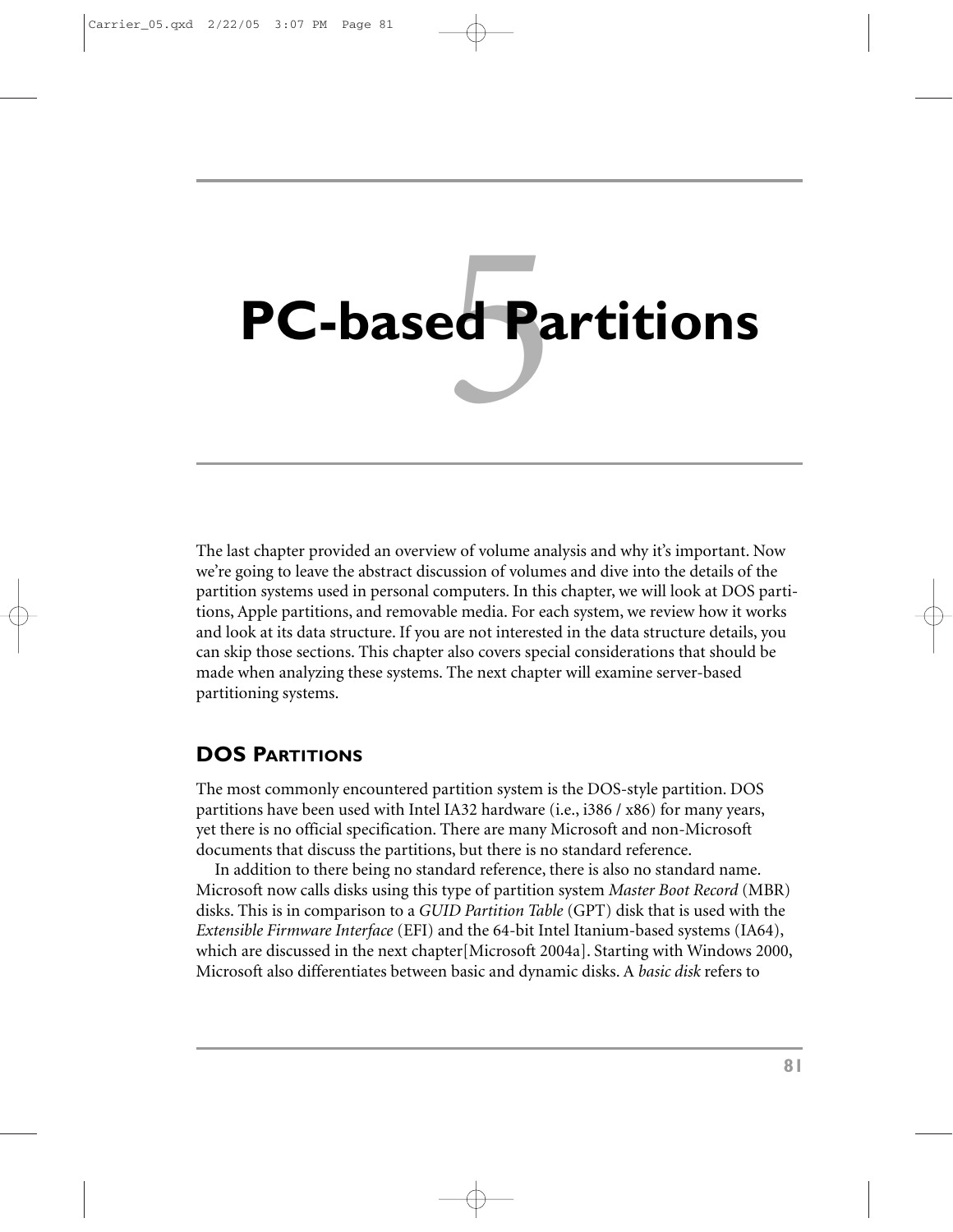either an MBR or a GPT disk, and the partitions in the disk are independent and standalone. Dynamic disks, which are discussed in Chapter 7, "Multiple Disk Volumes," also can be either MBR or GPT disks, and the partitions can be combined and merged to form a single, large partition. Basic disks have traditionally been associated with DOS partitions, probably because GPT disks are not yet as common. Therefore, using the current terminology, this chapter covers basic MBR disks. However, we will use the simple term DOS partitions for this book.

DOS partitions are used with Microsoft DOS, Microsoft Windows, Linux, and IA32 based FreeBSD and OpenBSD systems. DOS partitions are the most common but also the most complex partitioning system. They were originally designed in the 1980s for small systems and have been improved (i.e., hacked) to handle large modern systems. In fact, there are two different partitioning methods that are used in this system. This section will give an overview of the partitioning system, show the data structures in the system, show what tools can list the layout, and discuss investigation considerations.

## **GENERAL OVERVIEW**

In this section, we will examine the DOS partition concepts and boot code location. The data structures are discussed in the following section.

#### *Basic MBR Concepts*

A disk that is organized using DOS partitions has an MBR in the first 512-byte sector. The MBR contains boot code, a partition table, and a signature value. The boot code contains the instructions that tell the computer how to process the partition table and locate the operating system. The partition table has four entries, each of which can describe a DOS partition. Each entry has the following fields:

- Starting CHS address
- Ending CHS address
- Starting LBA address
- Number of sectors in partition
- Type of partition
- Flags

Each table entry describes the layout of a partition in both CHS and LBA addresses. Recall that the CHS addresses only work for disks less than 8 GB in size, but the LBA addresses allow disks to be *terabytes* (TB) in size.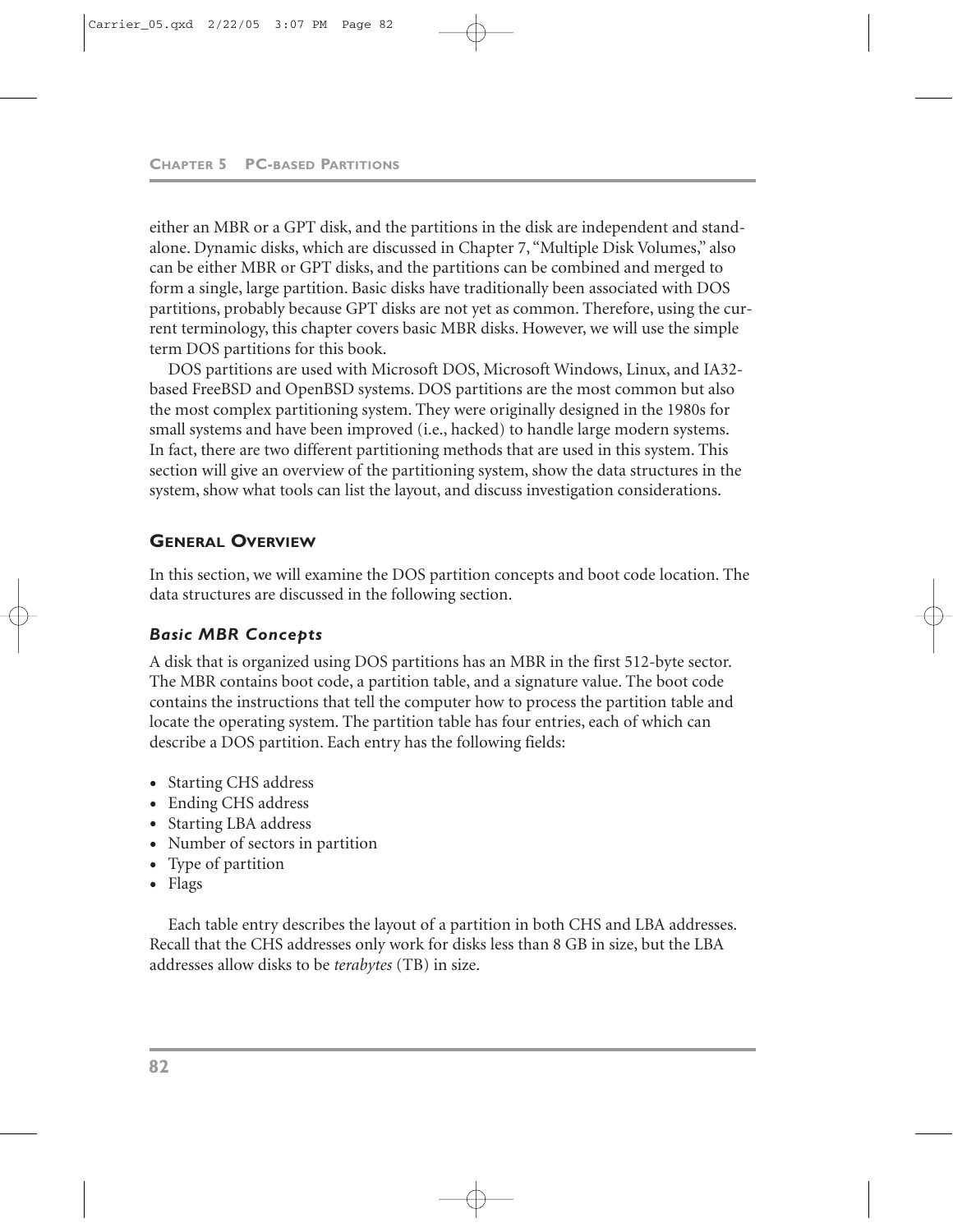The type field in the partition identifies what type of data should exist in the partition. Common examples include FAT, NTFS, and FreeBSD. The next section has a more comprehensive list of partition types. The type value is used differently by different OSes. Linux, for example, does not care about it. You can put a FAT file system inside of a partition that has a type of NTFS, and it will mount it as FAT. Microsoft Windows, on the other hand, relies on it. Windows will not try to mount a file system in a partition if it does not support the partition type. Therefore, if a disk has a FAT file system inside a partition with a Linux file system type, the user will not see the FAT file system from within Windows. This behavior can be used to hide partitions from Windows. For example, some tools will add a bit to a partition type that Windows supports so that it will not be shown when Windows boots again.

Each entry also contains a flag field that identifies which partition is the "bootable" one. This is used to identify where the operating system is located when the computer is booting. Using the four entries in the MBR, we can describe a simple disk layout with up to four partitions. Figure 5.1 shows such a simple disk with two partitions and the MBR in the first sector.



**Figure 5.1** A basic DOS disk with two partitions and the MBR.

#### *Extended Partition Concepts*

The MBR is a simple method of describing up to four partitions. However, many systems require more partitions than that. For example, consider a 12GB disk that the user wants to divide into six 2GB partitions because he is using multiple operating systems. We cannot describe the six partitions by using the four partition table entries.

The solution to this design problem is what makes DOS partitions so complex. The basic theory behind the solution is to use one, two, or three of the entries in the MBR for normal partitions and then create an "extended partition" that will fill up the remainder of the disk. Before we move on, some definitions may be helpful. A *primary file system partition* is a partition whose entry is in the MBR and the partition contains a file system or other structured data. A *primary extended partition* is a partition whose entry is in the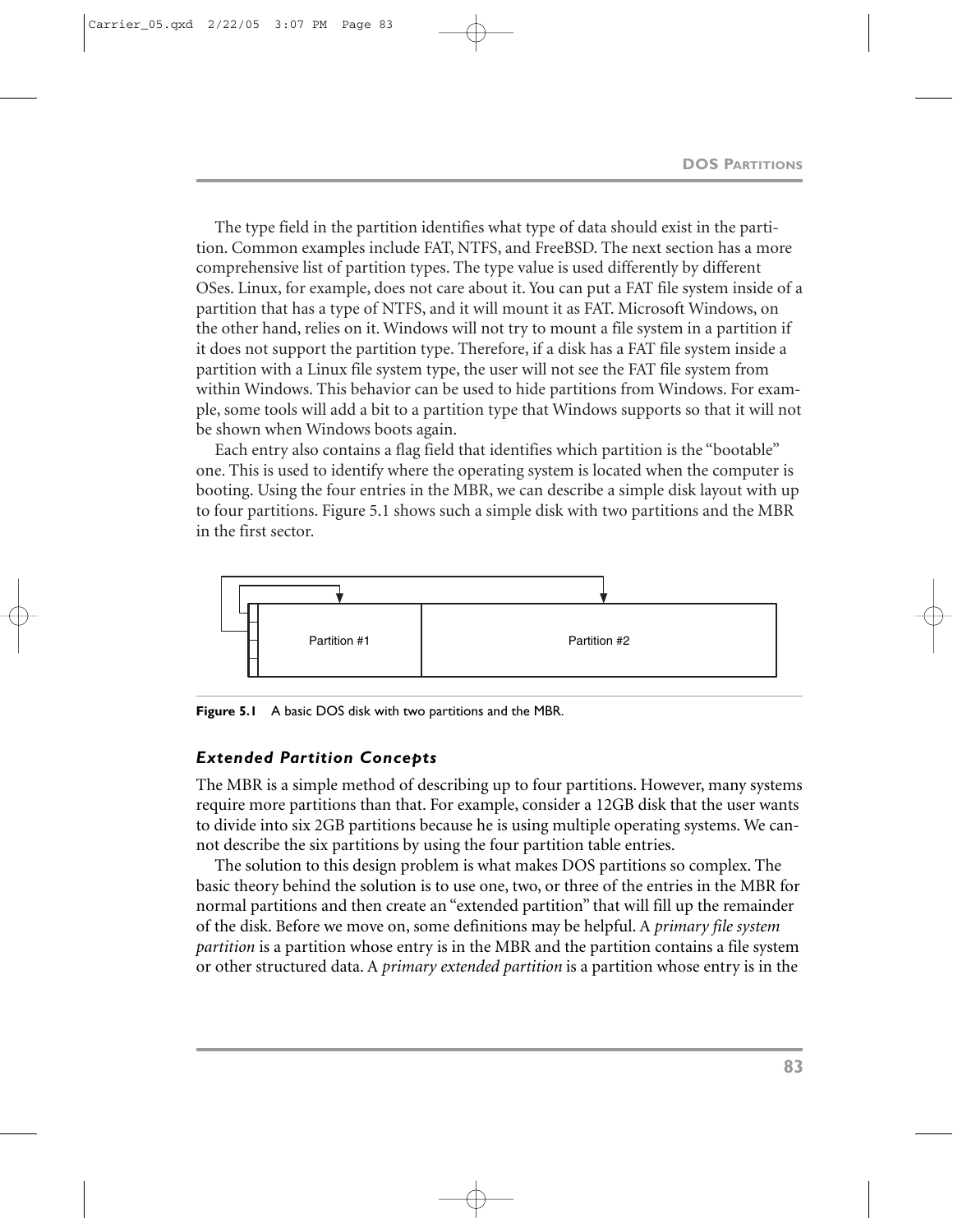MBR, and the partition contains additional partitions. We can see this in Figure 5.2, which has three primary file system partitions and one primary extended partition.



**Figure 5.2** A DOS disk with three primary file system partitions and one primary secondary partition.

To consider what goes inside a primary extended partition, you should basically forget about everything we have discussed so far. In the MBR, we saw a central partition table that described several partitions. Here we see a linked list of partitions. The basic theory is that we are going to precede every file system partition with data that describe how big the file system partition is and where we can find the next partition. All these partitions should be located inside of the primary extended partition, which is why it must be as large as possible.

A *secondary file system partition*, also called a logical partition in Windows, is located inside the primary extended partition bounds and contains a file system or other structured data. Secondary file system partitions are equivalent to the partitions that are described in the MBR except that they are in an extended partition. A *secondary extended partition* is a partition that contains a partition table and a secondary file system partition. The secondary extended partitions wrap around the secondary file system partitions and describe where the secondary file system partition is located and where the next secondary extended partition is located.

Figure 5.3 shows an example of how secondary partitions work. Secondary Extended #1 contains a partition table that points to Secondary File System #1 and Secondary Extended #2. Secondary Extended #2 contains a partition table that points to Secondary File System #2. It also could point to another secondary extended partition, and this process could repeat until we are out of disk space.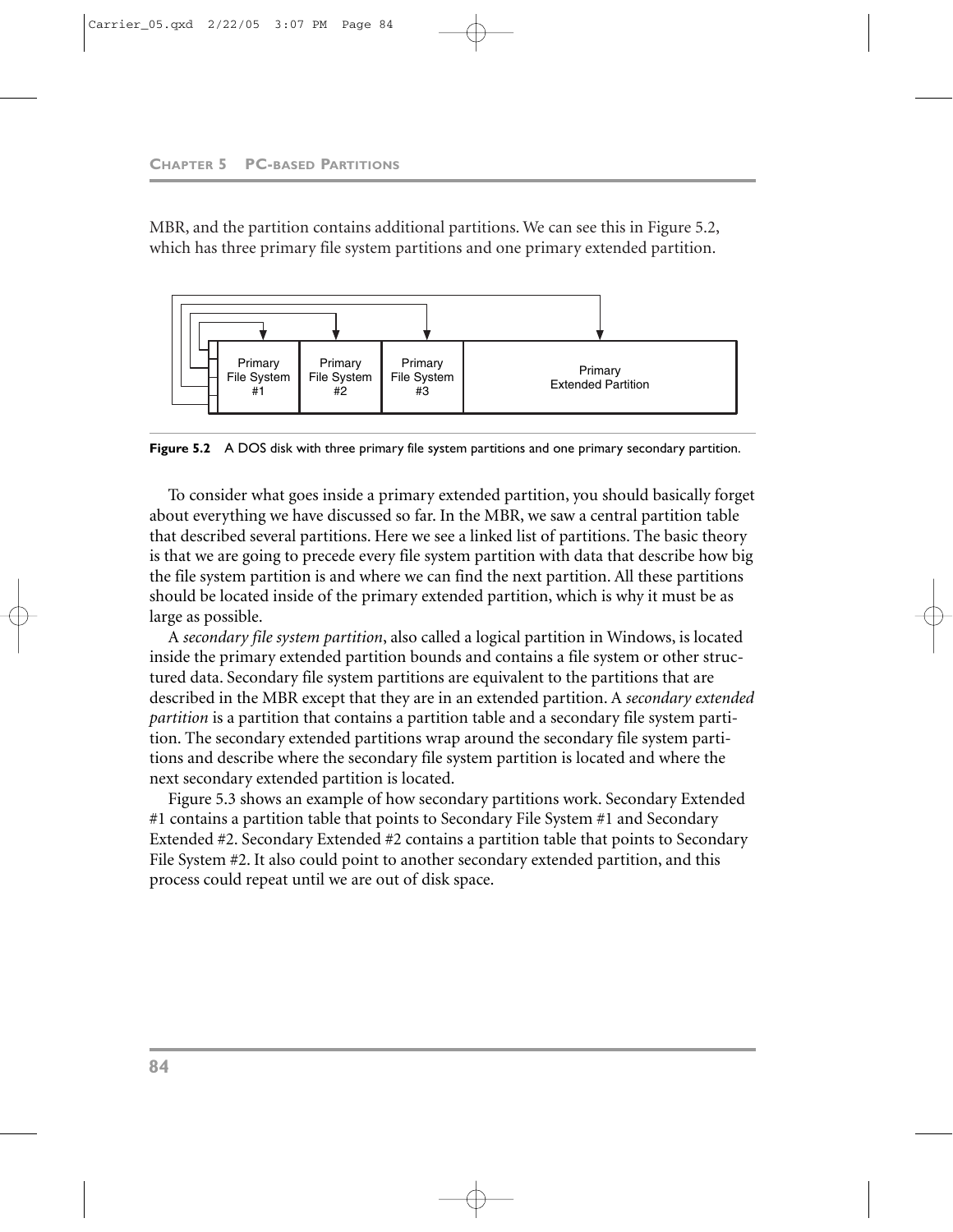**DOS PARTITIONS**



**Figure 5.3** The basic theory and layout behind the secondary extended and file system partitions.

#### *Putting the Concepts Together*

Now let's put these two partitioning methods together. If we need one to four partitions, we can create them using only the MBR, and we do not need to worry about extended partitions. If we want more than four partitions, we must create up to three primary file system partitions in the MBR and then allocate the rest of the disk to a primary extended partition.

Inside the primary extended partition, we use the linked-list partitioning method. We can optimize the linked-list design that I described in the last section by not making the initial secondary extended partition. Instead, put a partition table at the beginning of the primary extended partition. It can describe one secondary file system and one secondary extended partition.

Consider an example. We have a 12GB disk and we want to break it up into six 2GB partitions. We create the first three 2GB partitions using the first three entries in the MBR, and the remaining 6GB is allocated to a primary extended partition, which spans from 6GB to 12GB.

We need to allocate three more partitions using the linked-list method. We use the partition table in the first sector of the primary extended partition, make a secondary file system partition that spans from 6GB to 8GB, and make a secondary extended partition that spans from 8GB to 10GB. A partition table is inside the secondary extended partition, and it has entries for a secondary file system partition that spans from 8GB to 10GB and an entry for another secondary extended partition that spans from 10GB to 12GB.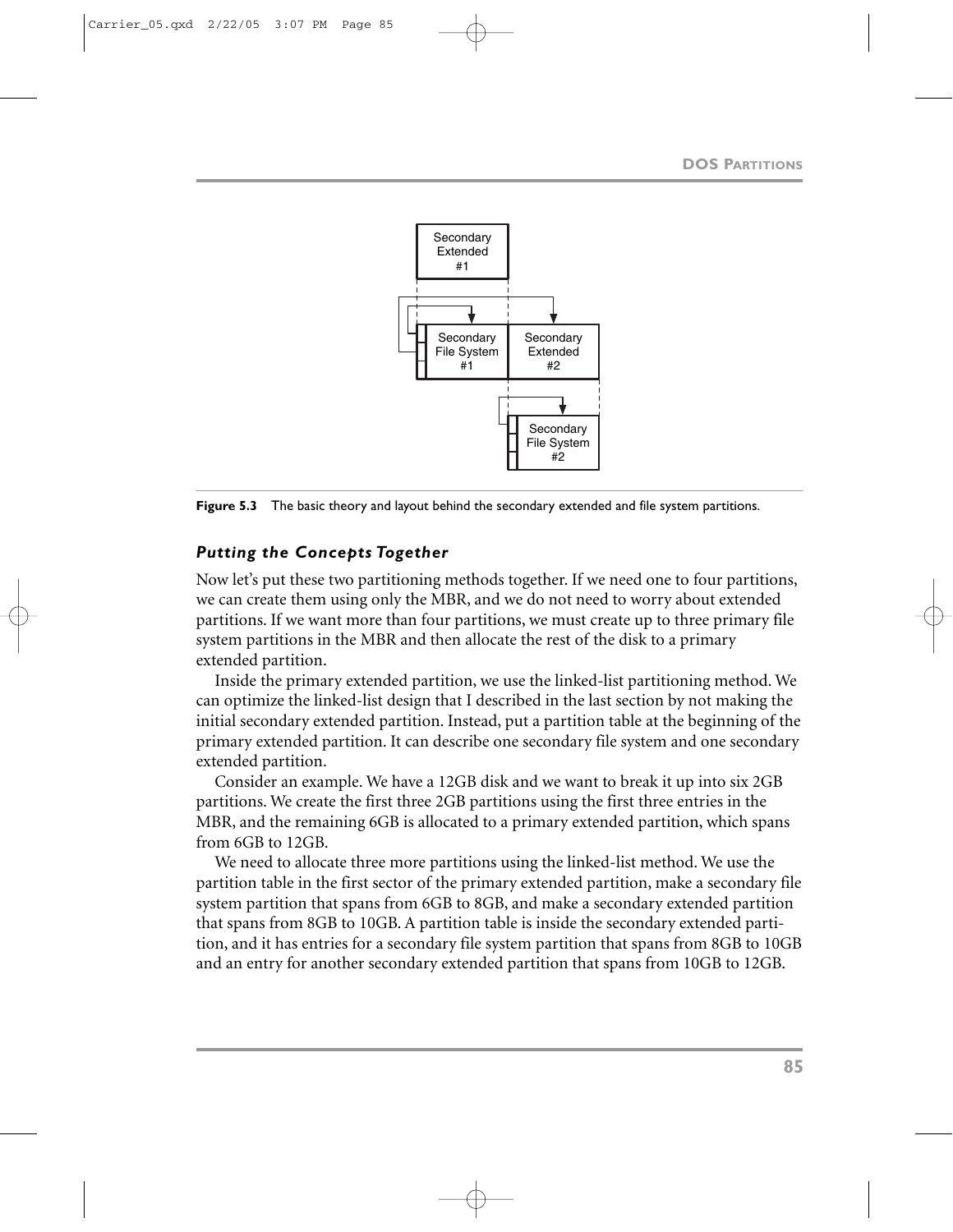A partition table is inside the last secondary extended partition, and it has an entry for the final file system partition, which spans from 10GB to 12GB. We see this in Figure 5.4.



#### **Figure 5.4** The layout required for a disk with six file system partitions.

As I have described it and as most documents claim, an extended partition table should have, at most, one entry for a secondary file system partition and one entry for a secondary extended partition. In practice, most operating systems will not generate an error if more than two entries are being used. In fact, in July 2003, I released a 160 MB disk image [Carrier 2003] with six 25 MB DOS partitions to the CFTT Yahoo! Groups list (http://groups.yahoo.com/group/cftt/). The image had a primary extended partition table with two secondary file system partition entries and one secondary extended partition entry. Some forensic tools properly handled the third partition entry, while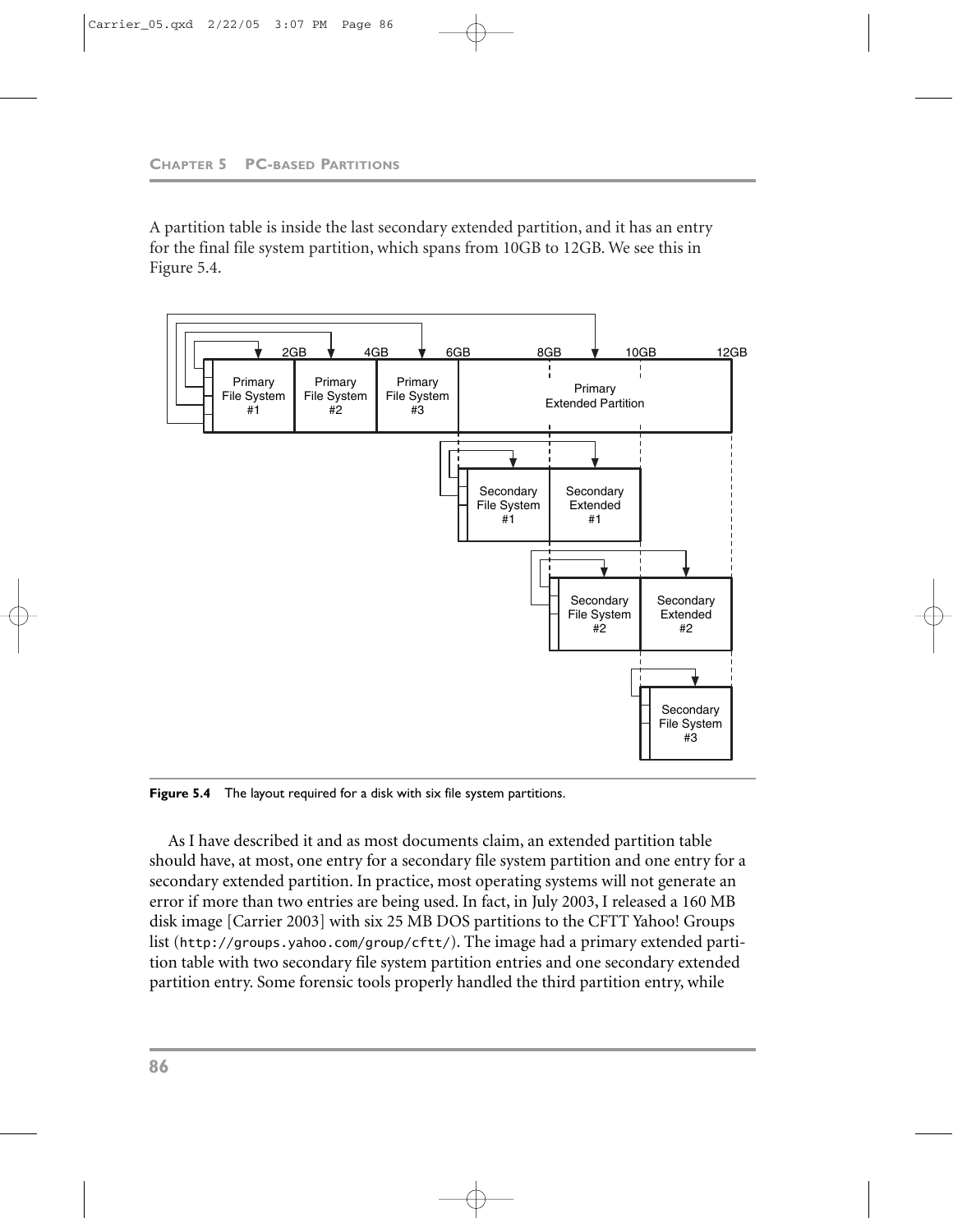others ignored it or claimed that the 25 MB partition was a 1 TB partition. This example shows how something as common as DOS partitions can cause problems with analysis tools.

Extended partitions have special types that are used in their partition table entries. To make this confusing partition scheme even more confusing, there is more than one type of extended partition, and they do not differentiate between primary and secondary extended partitions. The common types of extended partitions are "DOS Extended," "Windows 95 Extended," and "Linux Extended."

# *Boot Code*

The boot code in a DOS disk exists in the first 446 bytes of the first 512-byte sector, which is the MBR. The end of the sector contains the partition table. The standard Microsoft boot code processes the partition table in the MBR and identifies which partition has the bootable flag set. When it finds such a partition, it looks in the first sector of the partition and executes the code found there. The code in the start of the partition will be operating system-specific. Boot sector viruses insert themselves into the first 446 bytes of the MBR so that they are executed every time the computer is booted.

It is becoming much more common to have multiple operating systems on a computer. There are two ways to handle this. Windows handles this by having code in the bootable partition that allows a user to select which OS to load. In other words, the boot code in the MBR executes first and loads the Windows bootable code. The Windows bootable code allows a user to choose a different partition from which to boot.

The other method is to change the code in the MBR. The new MBR code presents the user with a list of options, and the user chooses which partition to boot from. This typically requires more code and uses some of the unused sectors that exist before the first partition starts.

#### *Summary*

The DOS partition system is complex because each partition table has only four entries in it. Other partition systems discussed later in this chapter and the next have larger partition tables and are, therefore, less complex. The following high-level steps are necessary to list the layout information of a disk with DOS partitions:

- **1.** The Master Boot Record is read from the first sector of the disk, and the four partition table entries are identified and processed.
- **2.** When an entry for an extended partition is processed, the first sector of the extended partition is read and its partition table entries are processed in the same manner as the MBR.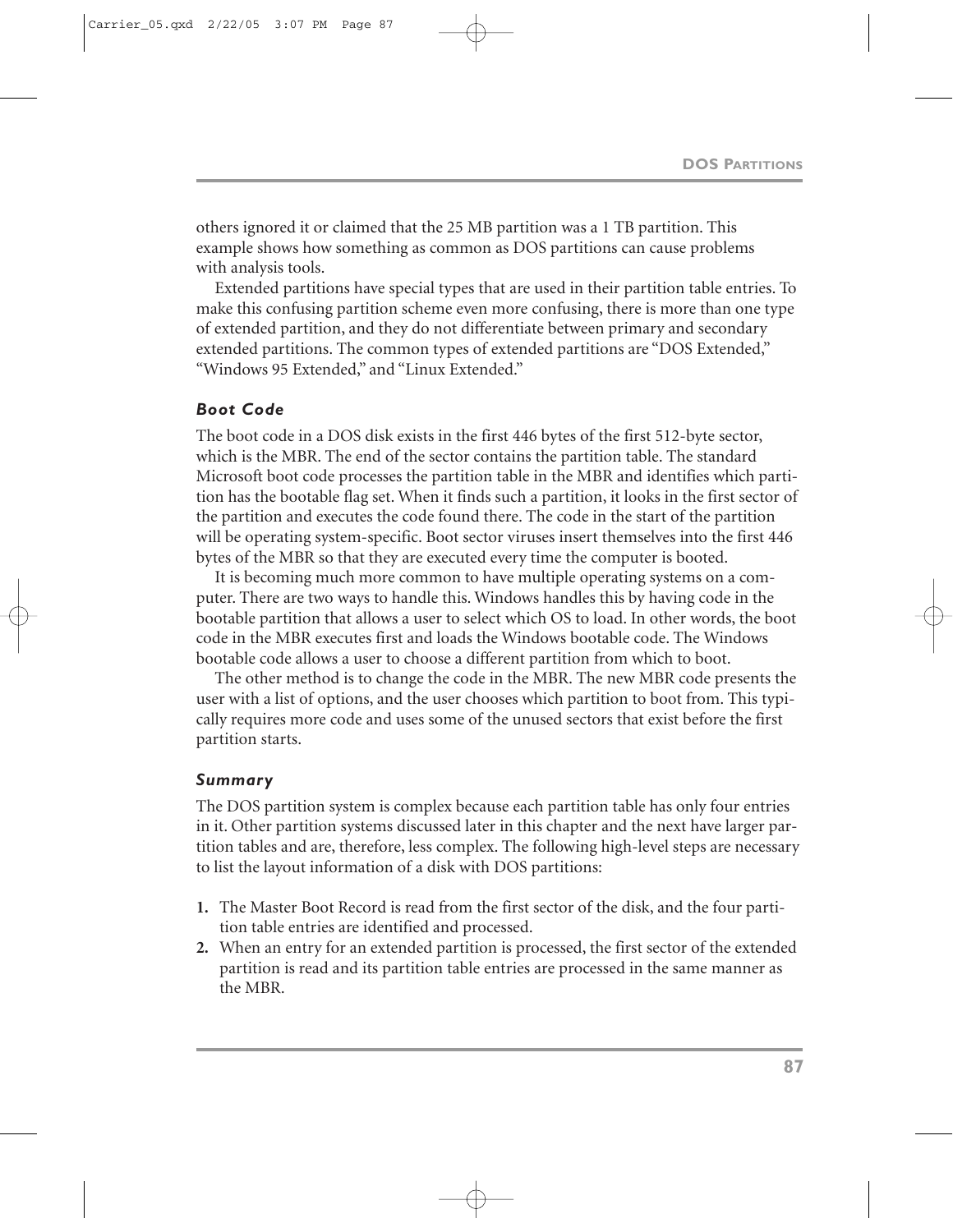**3.** When an entry for a non-extended partition is processed, its starting sector and size are displayed. The ending sector address can be determined by adding the starting sector address and the size together and subtracting one.

# **DATA STRUCTURES**

The previous section reviewed the DOS partition system. This section provides a detailed discussion of the structures that make the system work. If you are not interested in data structures, you can skip this; however, there is an interesting example of extended partitions. This section is organized into three subsections describing the MBR, extended partitions, and show tool output from an example image.

#### *MBR Data Structure*

DOS Partition tables exist in the MBR and in the first sector of each extended partition. Conveniently, they all use the same 512-byte structure. The first 446 bytes are reserved for assembly boot code. Code needs to exist in the MBR because it is used when the computer is started, but the extended partitions do not need it and could contain hidden data. The MBR layout in tabular form can be found in Table 5.1.

| <b>Byte Range</b> | <b>Description</b>                       | <b>Essential</b> |  |
|-------------------|------------------------------------------|------------------|--|
| $0 - 445$         | <b>Boot Code</b>                         | N <sub>0</sub>   |  |
| 446-461           | Partition Table Entry #1 (see Table 5.2) | Yes              |  |
| 462-477           | Partition Table Entry #2 (see Table 5.2) | Yes              |  |
| 478-493           | Partition Table Entry #3 (see Table 5.2) | Yes              |  |
| 494-509           | Partition Table Entry #4 (see Table 5.2) | Yes              |  |
| 510-511           | Signature value (0xAA55)                 | N <sub>0</sub>   |  |

**Table 5.1** Data structures for the DOS partition table.

The partition table has four 16-byte entries. The entries' structures are given in Table 5.2. Note that the CHS addresses are essential for older systems that rely on them, but are not essential on newer systems.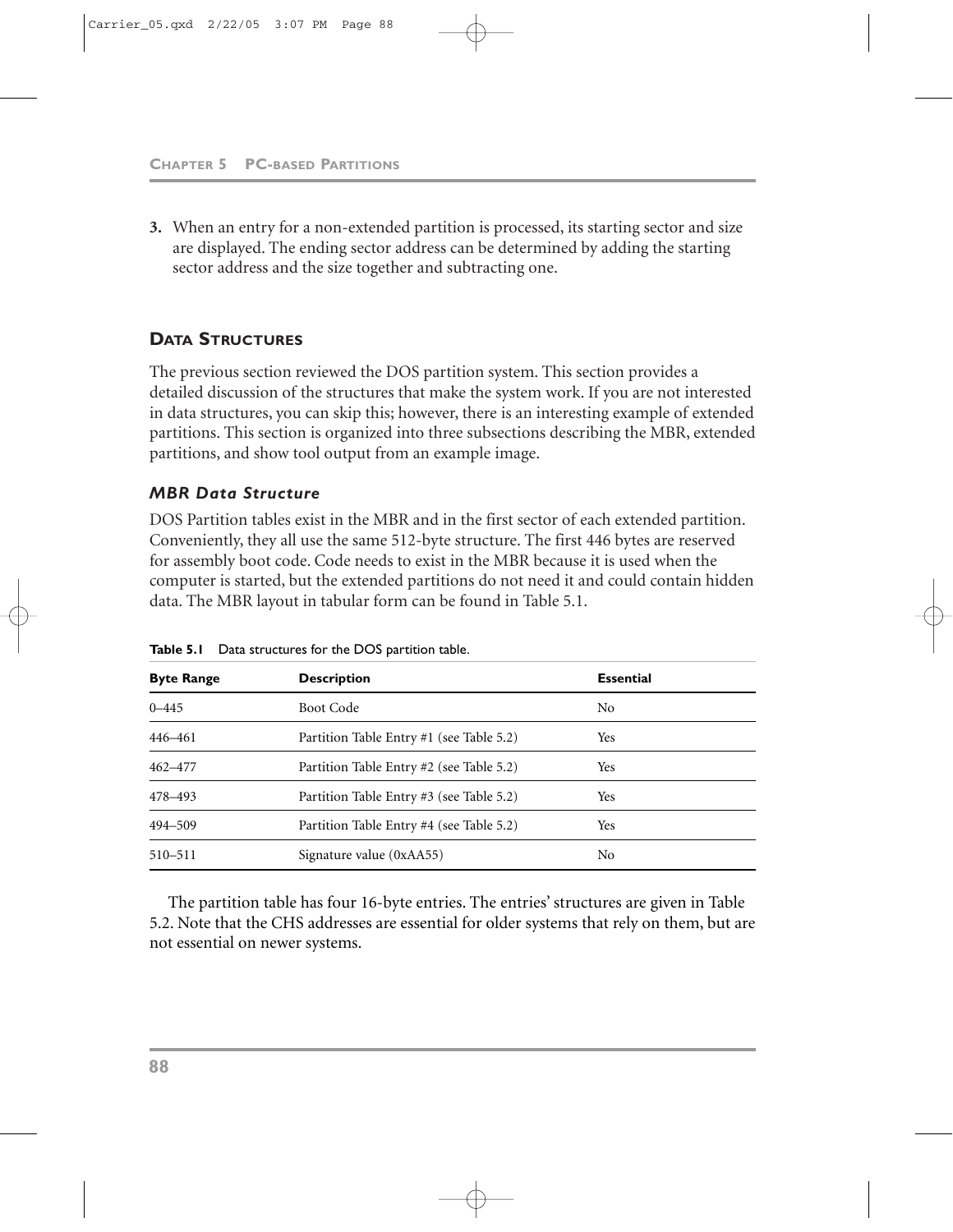| <b>Description</b><br><b>Byte Range</b> |                                | <b>Essential</b> |  |
|-----------------------------------------|--------------------------------|------------------|--|
| $0 - 0$                                 | Bootable Flag                  | N <sub>o</sub>   |  |
| $1 - 3$                                 | <b>Starting CHS Address</b>    | Yes              |  |
| $4 - 4$                                 | Partition Type (see Table 5.3) | N <sub>o</sub>   |  |
| $5 - 7$                                 | <b>Ending CHS Address</b>      | Yes              |  |
| $8 - 11$                                | <b>Starting LBA Address</b>    | Yes              |  |
| $12 - 15$                               | Size in Sectors                | Yes              |  |

**Table 5.2** Data structure for DOS partition entries.

The bootable flag is not always necessary. The standard boot code for a system with only one OS looks for an entry whose flag is set to 0x80. For example, if a system has Microsoft Windows on it and the disk is partitioned into two partitions, the partition with the operating system on it  $(C:\widetilde{\mathcal{C}})$  for example) will have the bootable flag set. On the other hand, if the boot code prompts the user to choose which partition to boot from, the bootable flag is not necessary. Although, some boot programs will set the bootable flag after the user chooses to boot that partition.

The starting and ending CHS addresses have an 8-bit head value, a 6-bit sector value, and a 10-bit cylinder value. In theory, either the CHS addresses or the LBA addresses need to be set for each partition, but not both. It is up to the OS and the code that is used to boot the system to determine which values need to be set. For example, Windows 98 and ME use the CHS addresses for partitions in the first 7.8GB of the disk, but Windows 2000 and beyond always ignore the CHS addresses [Microsoft 2003]. Some partitioning tools set both when possible for backward compatibility. The usage of these fields is application-dependent.

The partition type field identifies the file system type that should be in the partition. A list of common partition types is given in Table 5.3. A more detailed list of partition types can be found in *Partition types* [Brouwer 2004].

|  | <b>Table 5.3</b> Some of the type values for DOS partitions. |  |  |  |  |
|--|--------------------------------------------------------------|--|--|--|--|
|--|--------------------------------------------------------------|--|--|--|--|

| Type | <b>Description</b>   |
|------|----------------------|
| 0x00 | Empty                |
| 0x01 | FAT12, CHS           |
| 0x04 | FAT16, 16-32 MB, CHS |
|      | $\sim$               |

*continues*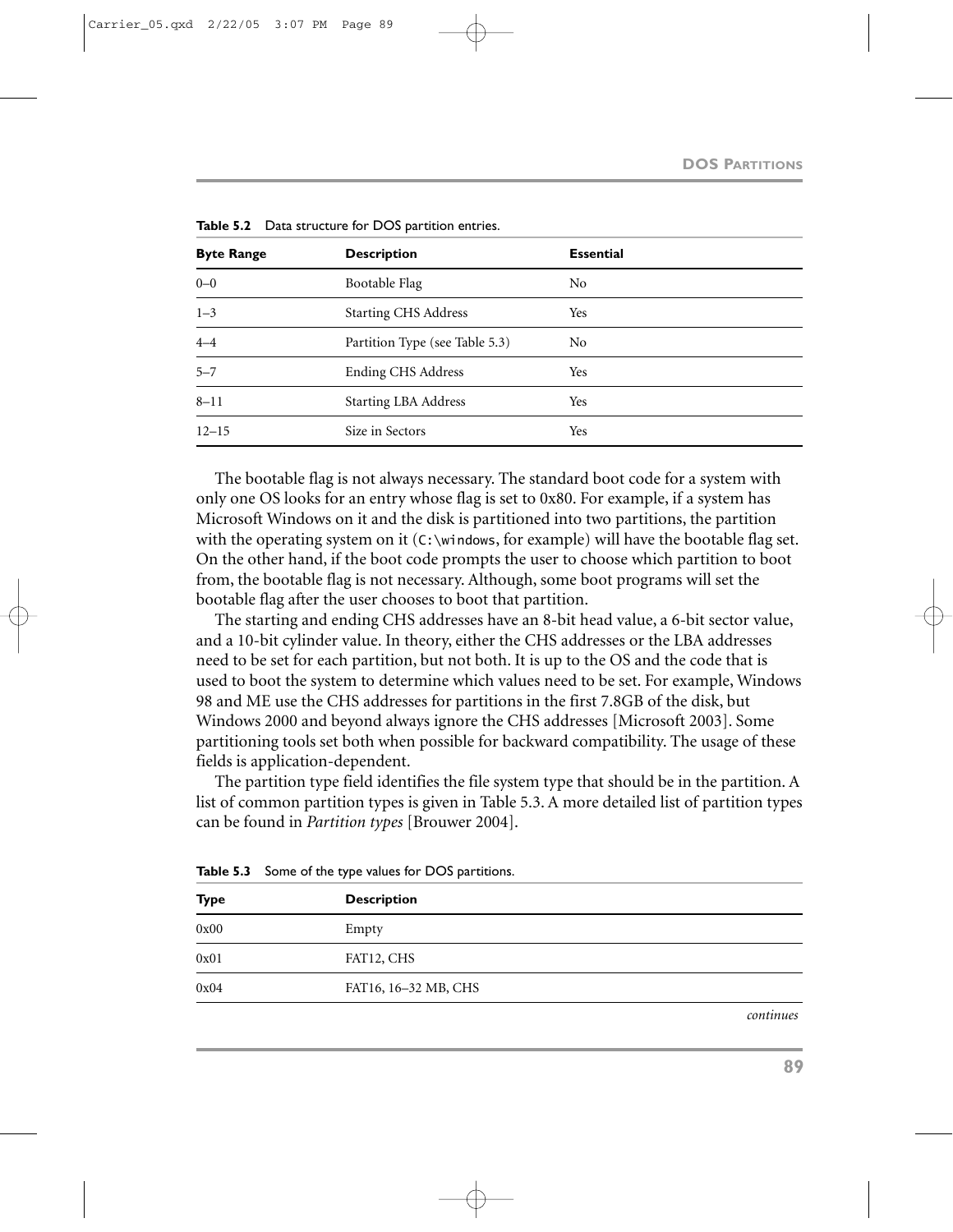| Table 5.3   | Some of the type values for DOS partitions (continued). |
|-------------|---------------------------------------------------------|
| <b>Type</b> | <b>Description</b>                                      |
| 0x05        | Microsoft Extended, CHS                                 |
| 0x06        | FAT16, 32 MB-2GB, CHS                                   |
| 0x07        | <b>NTFS</b>                                             |
| 0x0b        | FAT32, CHS                                              |
| 0x0c        | FAT32, LBA                                              |
| 0x0e        | FAT16, 32 MB-2GB, LBA                                   |
| 0x0f        | Microsoft Extended, LBA                                 |
| 0x11        | Hidden FAT12, CHS                                       |
| 0x14        | Hidden FAT16, 16-32 MB, CHS                             |
| 0x16        | Hidden FAT16, 32 MB-2GB, CHS                            |
| 0x1b        | Hidden FAT32, CHS                                       |
| 0x1c        | Hidden FAT32, LBA                                       |
| 0x1e        | Hidden FAT16, 32 MB-2GB, LBA                            |
| 0x42        | Microsoft MBR. Dynamic Disk                             |
| 0x82        | Solaris x86                                             |
| 0x82        | Linux Swap                                              |
| 0x83        | Linux                                                   |
| 0x84        | Hibernation                                             |
| 0x85        | Linux Extended                                          |
| 0x86        | NTFS Volume Set                                         |
| 0x87        | NTFS Volume Set                                         |
| 0xa0        | Hibernation                                             |
| 0xa1        | Hibernation                                             |
| 0xa5        | FreeBSD                                                 |
| 0xa6        | OpenBSD                                                 |
|             |                                                         |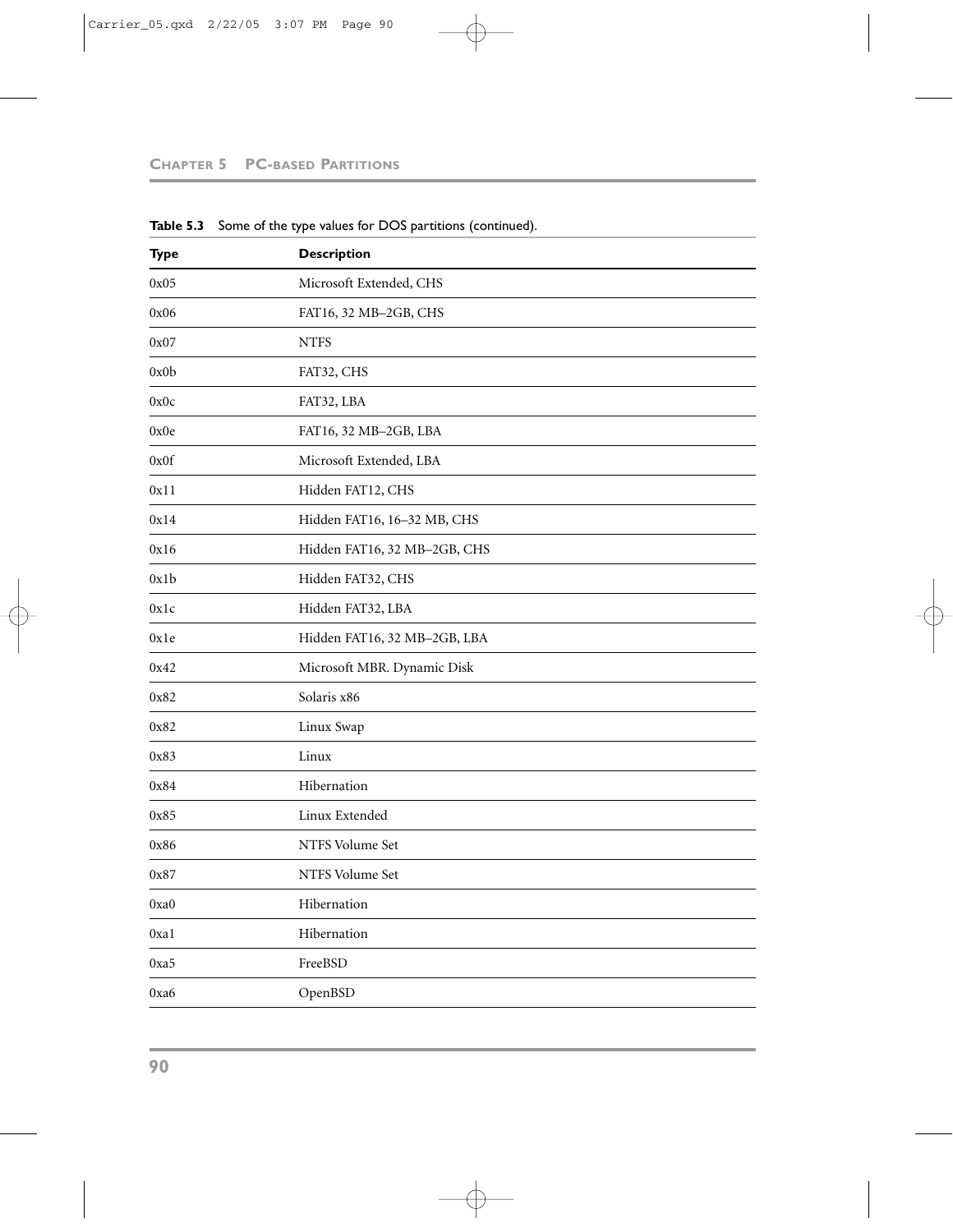| <b>Type</b> | <b>Description</b>   |  |  |
|-------------|----------------------|--|--|
| 0xa8        | Mac OSX              |  |  |
| 0xa9        | <b>NetBSD</b>        |  |  |
| 0xab        | Mac OSX Boot         |  |  |
| 0xb7        | <b>BSDI</b>          |  |  |
| 0xb8        | <b>BSDI</b> swap     |  |  |
| 0xee        | <b>EFI GPT Disk</b>  |  |  |
| 0xef        | EFI System Partition |  |  |
| 0xfb        | Vmware File System   |  |  |
| 0xfc        | Vmware swap          |  |  |
|             |                      |  |  |

Notice how many partition types exist for Microsoft file systems in the 0x01 to 0x0f range. The reason is that Microsoft operating systems use the partition type to determine how to read and write data from the partition. Recall from Chapter 2, "Computer Foundations," that Windows can use either INT 13h or the extended INT 13h BIOS routines. The extended INT 13h routines are needed for accessing disks larger than 8.1GB and use LBA addressing instead of CHS. Therefore, the FAT16 0x04 and 0x0E types are the same except that the OS should use the extended routines for the latter type. Similarly, 0x0B and 0x0C types are the normal and extended versions of FAT32 and 0x05, and 0x0F types are the normal and extended for extended partitions [Microsoft 2004b]. The "hidden" versions of these partition types have a 1 instead of a 0 in the upper nibble, and various tools create them.

To illustrate the MBR and the partition tables, we will extract the sectors from an actual system and parse the structures by hand. The system is a dual boot Microsoft Windows and Linux system, and it has eight file system partitions.

The first example is from the first sector of the disk. This output is from the xxd tool in Linux, but similar data can be found using a hex editor in Windows or UNIX. The following command was used in Linux:

#### # dd if=disk3.dd bs=512 skip=0 count=1 | xxd

The left column is the byte offset in decimal, the middle eight columns are the data in hexadecimal format, and the final column is the data translated into ASCII. The data are from an IA32-based system, which is little-endian and stores numbers with the least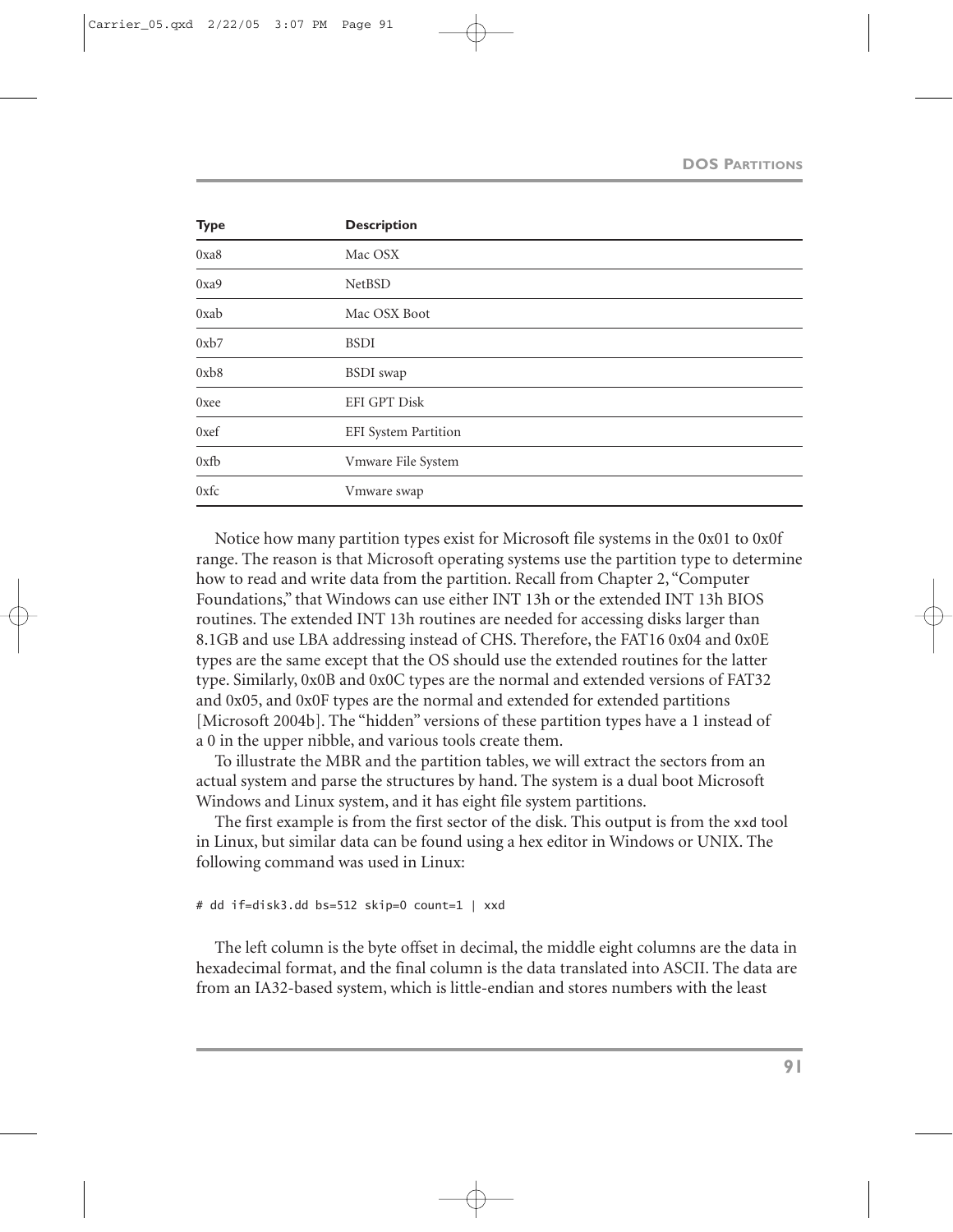significant byte at the lowest address. Therefore, the order of the bytes in the middle columns may need to be reversed. The MBR of the disk is as follows:

```
# dd if=disk3.dd bs=512 skip=0 count=1 | xxd
0000000: eb48 9010 8ed0 bc00 b0b8 0000 8ed8 8ec0 .H.............
[REMOVED]
0000384: 0048 6172 6420 4469 736b 0052 6561 6400 .Hard Disk.Read.
0000400: 2045 7272 6f72 00bb 0100 b40e cd10 ac3c Error.........<
0000416: 0075 f4c3 0000 0000 0000 0000 0000 0000 .u..............
0000432: 0000 0000 0000 0000 0000 0000 0000 0001 ................
0000448: 0100 07fe 3f7f 3f00 0000 4160 1f00 8000 ....?.?...A`....
0000464: 0180 83fe 3f8c 8060 1f00 cd2f 0300 0000 ....?..`.../....
0000480: 018d 83fe 3fcc 4d90 2200 40b0 0f00 0000 ....?.M.".@.....
0000496: 01cd 05fe ffff 8d40 3200 79eb 9604 55aa .......@2.y...U.
```
The first 446 bytes contain boot code. The 0xAA55 signature value can be seen in the last two bytes of the sector (although they are reversed in the output because of the endian ordering). The partition table is in bold and starts with the 0x0001 at offset 446. Each line in the output has 16 bytes, and each table entry is 16 bytes. Therefore, the second entry begins one line below the first entry with 0x8000. Using the structure previously outlined, the four partition table entries are shown in Table 5.4. The values are shown in hexadecimal format with the decimal value in parenthesis of important values.

| # | Flag | Type | <b>Starting Sector</b> | <b>Size</b>                |
|---|------|------|------------------------|----------------------------|
|   | 0x00 | 0x07 | 0x0000003f(63)         | $0x001f6041$ $(2,056,257)$ |
| 2 | 0x80 | 0x83 | 0x001f6080 (2,056,320) | 0x00032fcd (208,845)       |
| 3 | 0x00 | 0x83 | 0x0022904d(2,265,165)  | 0x000fb040 (1,028,160)     |
| 4 | 0x00 | 0x05 | 0x0032408d (3,293,325) | 0x0496eb79 (76,999,545)    |

**Table 5.4** The contents of the primary partition table in the example disk image.

Using Table 5.4 and the partition type field in Table 5.3, we can guess what type of data are in each partition. The first partition should be for an NTFS file system (type 0x07), the second and third partitions should be for Linux file systems (0x83), and the fourth partition is an extended partition (0x05). The second entry is set to be bootable. The extended partition should have been expected because it was previously mentioned that there would be a total of eight partitions. The disk layout from this partition table is shown in Figure 5.5.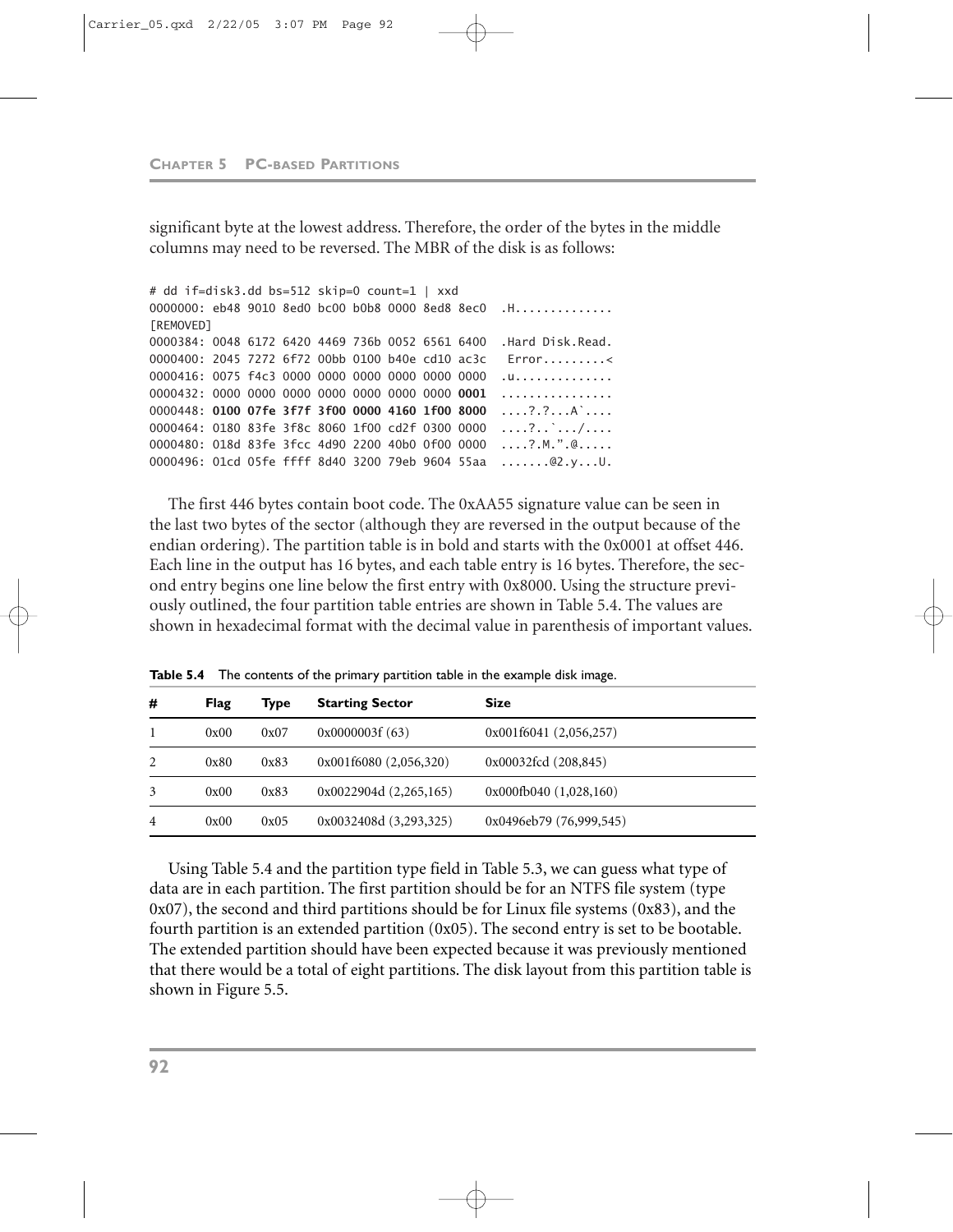

**Figure 5.5** Disk layout after processing the first partition table in example (not to scale).

# *Extended Partition Data Structures*

Recall that the extended partitions use the same structure in the first sector as the MBR does, but they use it to make a linked list. The partition table entries are slightly different, though, because the starting sector addresses are relative to other places on the disk besides the beginning of the disk. Furthermore, the starting sector of a secondary file system partition is relative to a different place than the starting sector of a secondary extended partition.

The starting address for a secondary file system entry is relative to the current partition table. This is intuitive because the secondary extended partitions work as wrappers around the file system partitions; therefore, they have the starting address relative to themselves. On the other hand, the starting address for a secondary extended partition entry is relative to the primary extended partition.

Let's step through the example shown in Figure 5.6. It has a primary extended partition that starts in sector 1,000 with a length of 11,000 sectors. Its partition table has two entries. The first is for a FAT file system with a starting sector of 63, which is added to the sector of the current partition table to get 1,063. The second entry is for an extended partition and its starting sector is 4,000. That is added to the start of the primary extended partition, which is sector 1,000, and we get sector 5,000.

Now let's jump ahead to that secondary extended partition (in sector 5,000). The first partition table entry is for an NTFS file system, and its starting value is 63, which is added to the address of the current partition table and to get sector 5,063. The second entry is for an extended partition, and its starting value is 6,500, which is added to the sector of the primary extended partition and to get sector 7,500.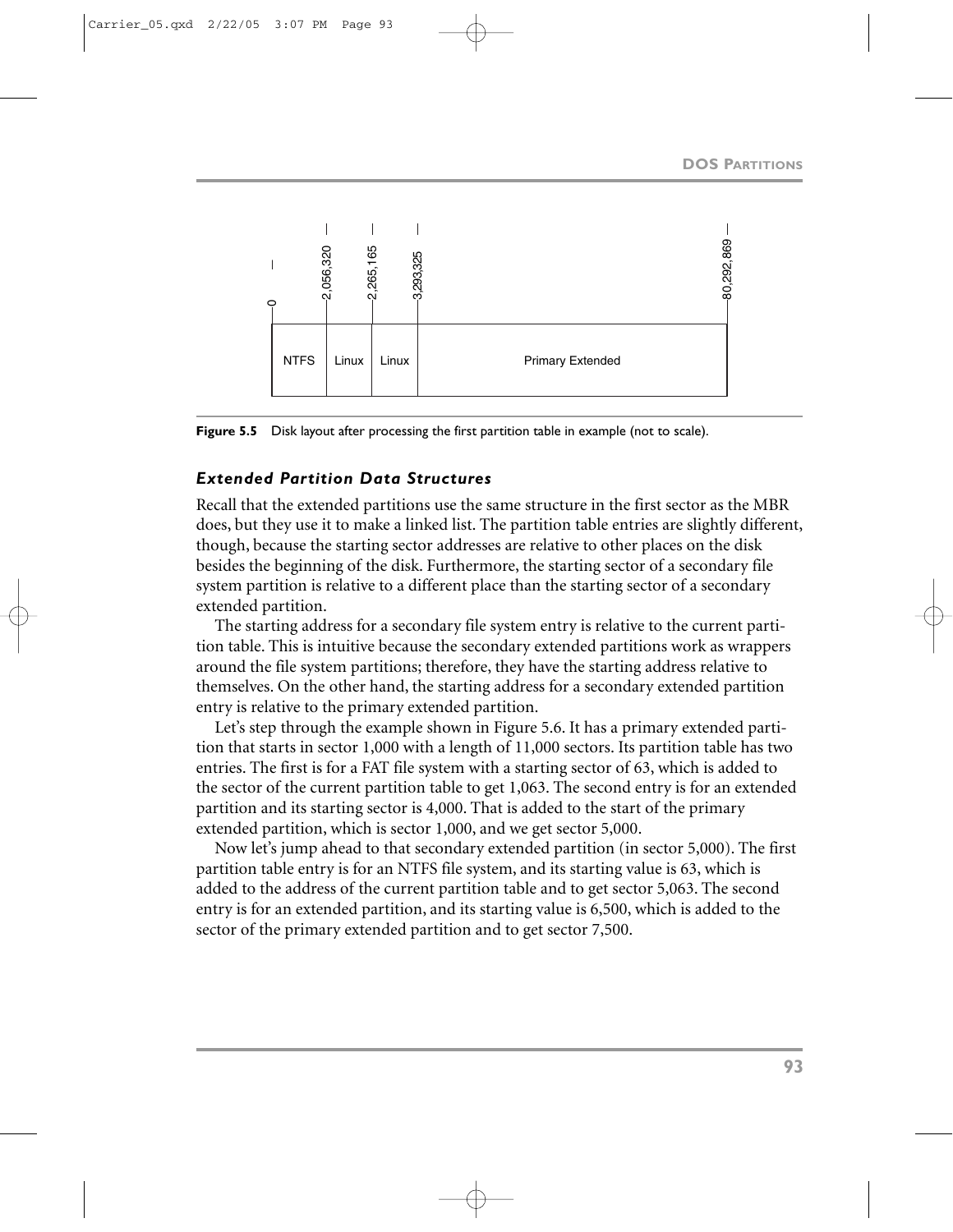



**Figure 5.6** Disk with three secondary extended partitions. Note that the starting location of the secondary extended partitions is relative to the start of the primary extended partition, sector 1000.

We'll do one more round to make sure it is clear. The next extended partition starts in sector 7,500. The first entry is for an EXT3FS file system with a starting value of 63, which is added to 7,500 to get sector 7,563. The second entry is for a secondary extended partition, and its starting value is 9,000, which is added to 1,000 to get sector 10,000.

**94**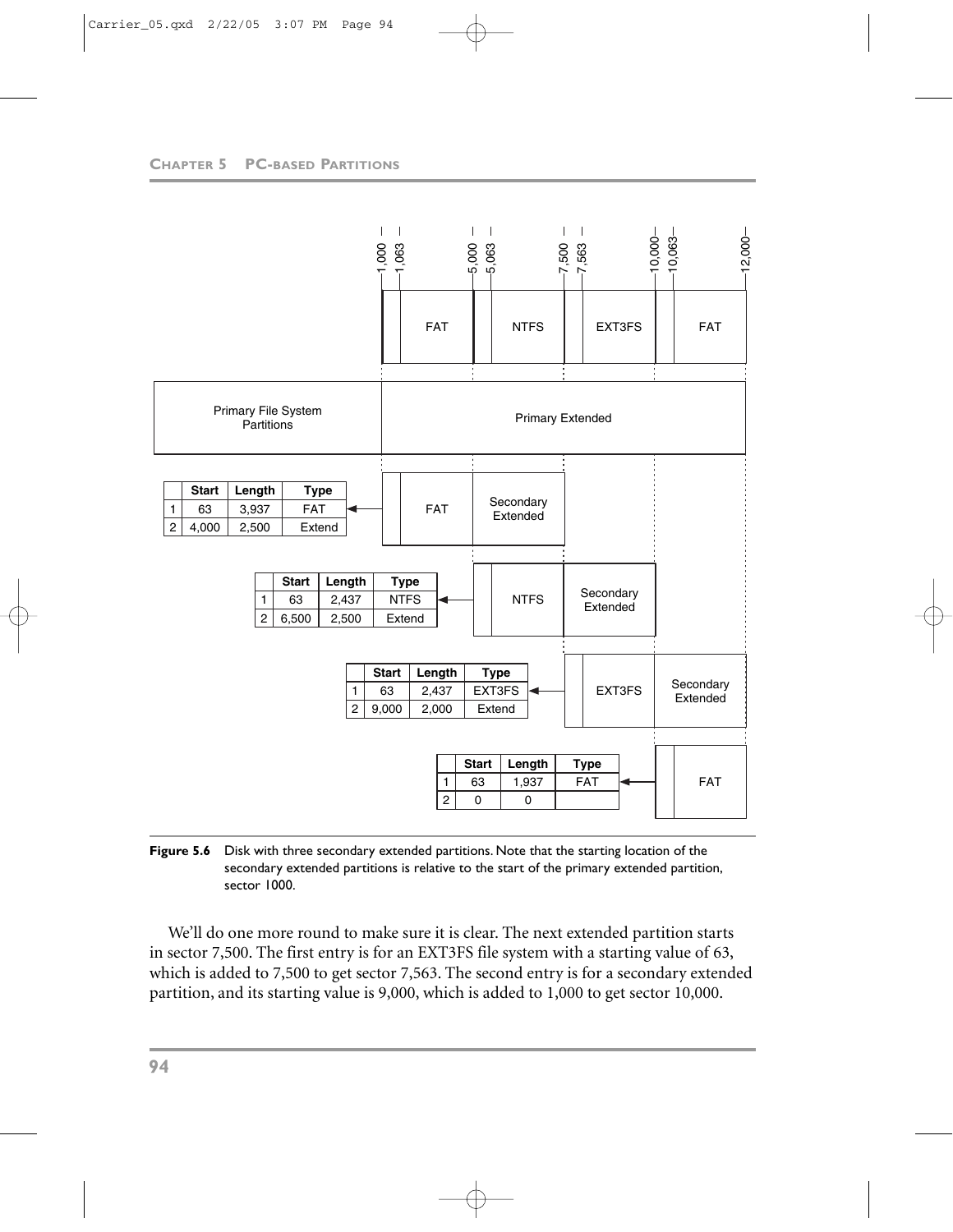Return to the actual system that we parsed by hand. The following are the contents of the first sector of the primary extended partition, which is located in sector 3,293,325:

```
# dd if=disk3.dd bs=512 skip=3293325 count=1 | xxd
[REMOVED]
0000432: 0000 0000 0000 0000 0000 0000 0000 0001 ................
0000448: 01cd 83fe 7fcb 3f00 0000 0082 3e00 0000 ......?.....>...
0000464: 41cc 05fe bf0b 3f82 3e00 40b0 0f00 0000 A.....?.>.@.....
0000480: 0000 0000 0000 0000 0000 0000 0000 0000 ................
0000496: 0000 0000 0000 0000 0000 0000 0000 55aa ..............U.
```
The four partition table entries are highlighted, and we see that the final two entries are empty. The first two partition table entries are parsed into the contents of Table 5.5 (the partition numbering is continued from Table 5.4):

| Table 5.5 The contents of the primary extended partition table in the example disk image. |  |  |  |
|-------------------------------------------------------------------------------------------|--|--|--|
|-------------------------------------------------------------------------------------------|--|--|--|

| # | Flag | Type | <b>Starting Sector</b> | Size                     |
|---|------|------|------------------------|--------------------------|
| 5 | 0x00 | 0x83 | 0x0000003f(63)         | 0x003e8200 (4,096,572)   |
| 6 | 0x00 | 0x05 | 0x003e823f(4,096,575)  | $0x000f_0040(1,028,160)$ |

Entry #5 has a type for a Linux file system (0x83), so it is a secondary file system partition, and its starting sector is relative to the start of the current extended partition (sector 3,293,325).

 $3,293,325 + 63 = 3,293,388$ 

Entry #6 has a type for a DOS Extended partition, so its starting sector is relative to the start of the primary extended partition, which is the current partition.

 $3,293,325 + 4,096,575 = 7,389,900$ 

The disk layout, as we know it, can be found in Figure 5.7. Before we continue, note the sizes of the two partitions. In the MBR, the primary extended partition had a size of 76,999,545 sectors. In this table, the size of the next secondary extended partition is only 1,028,160 sectors. Recall that the primary extended partition has a size of all the secondary file systems and secondary extended partitions, but the secondary extended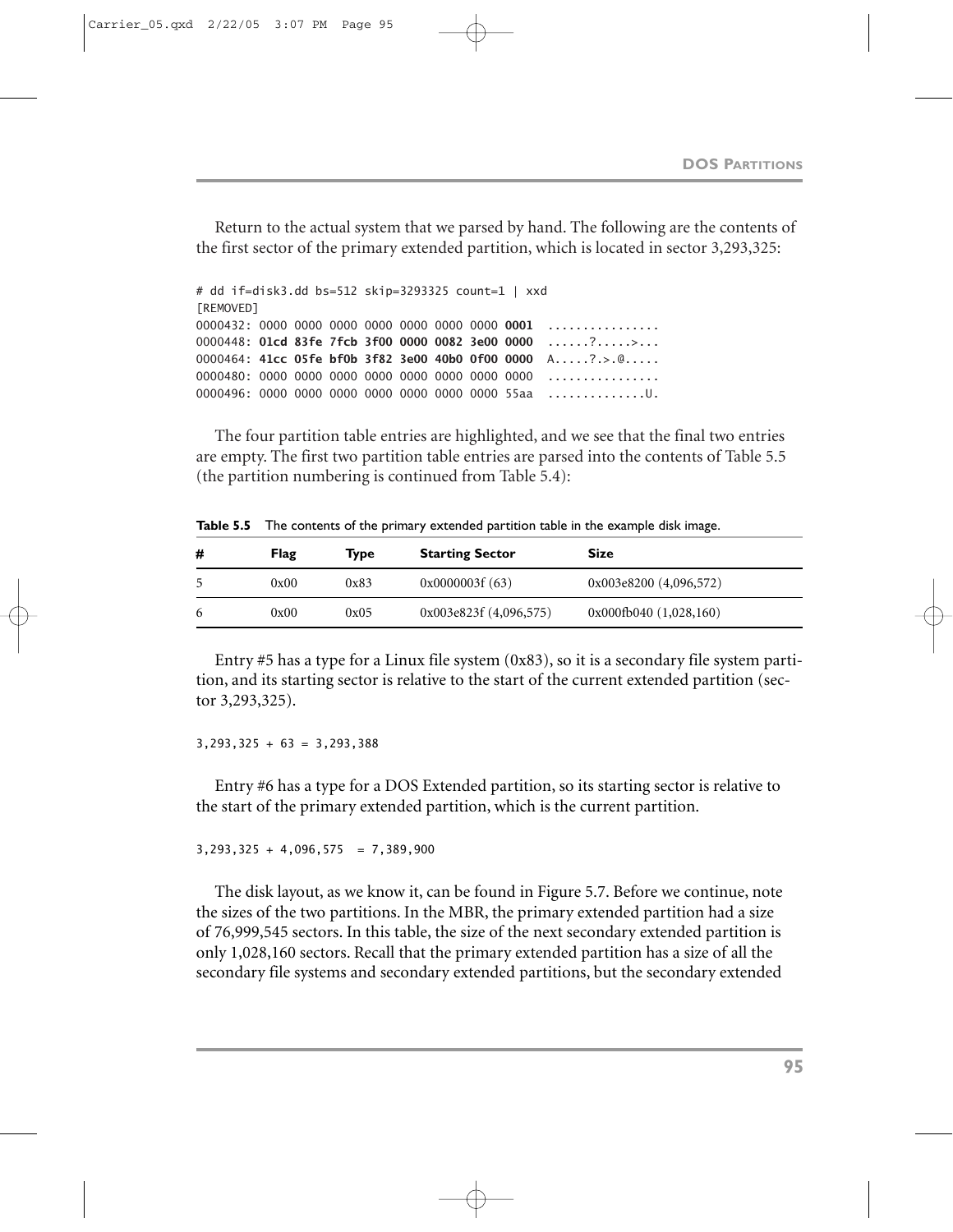partitions have a size that is equal to the size of only the next secondary file system partition plus the size needed for a partition table.





We can continue the example by examining the next secondary extended partition, which is located in sector 7,389,900. Its contents are shown in Table 5.6.

**Table 5.6** The contents of the first secondary extended partition table in the example disk image.

| # | Flag | Type | <b>Starting Sector</b> | Size                       |
|---|------|------|------------------------|----------------------------|
|   | 0x00 | 0x82 | 0x0000003f(63)         | $0x000f_{001} (1,028,097)$ |
| 8 | 0x00 | 0x05 | 0x004e327f(5,124,735)  | $0x000f_{0}040(1,028,160)$ |

Entry #7 is for a Linux swap partition, so it is a secondary file system, and its starting sector address is relative to the current extended partition, which is sector 7,389,900.

7,389,900 + 63 = 7,389,963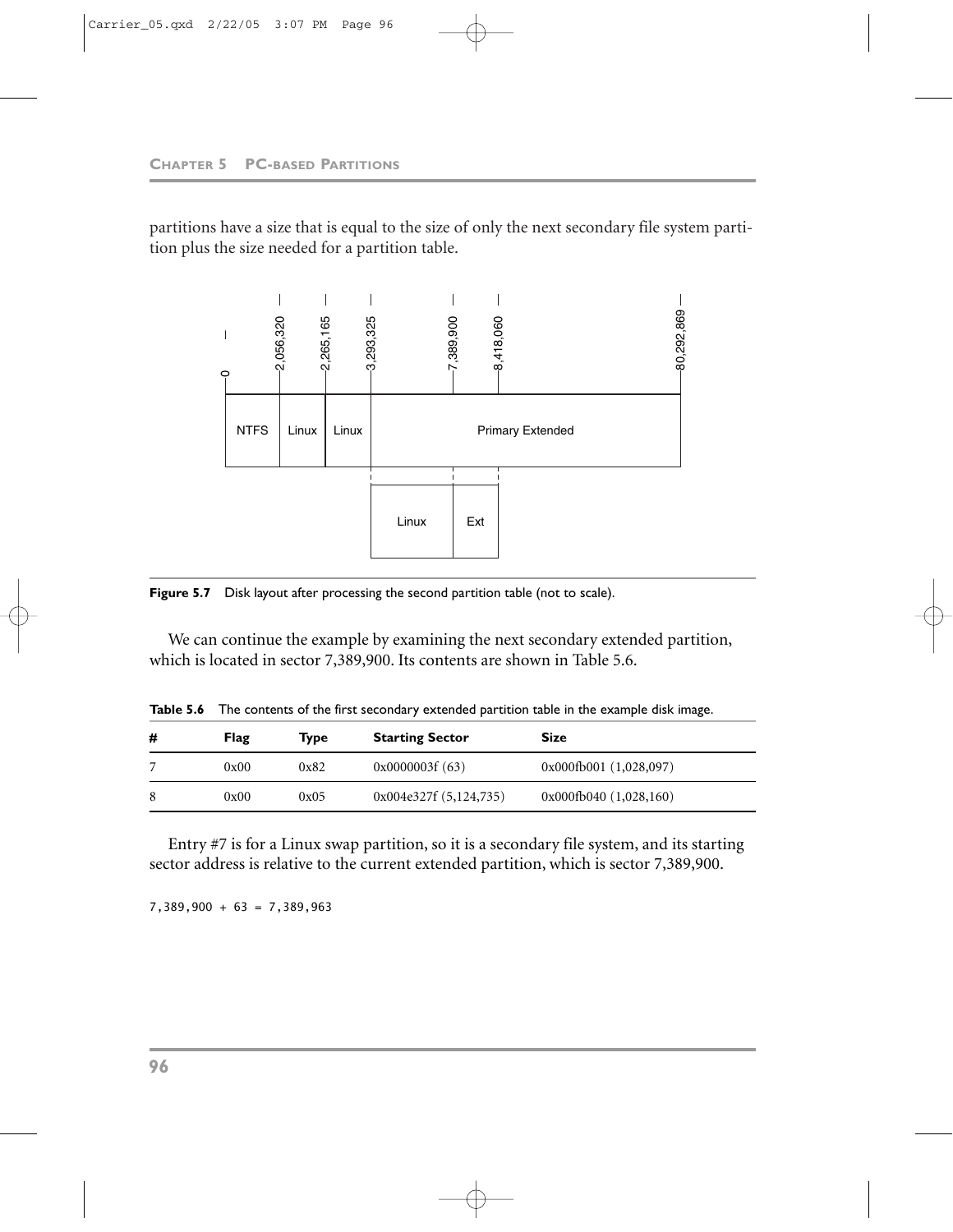Entry #8 is for a DOS Extended file system, so its starting sector address is relative to the primary extended partition, which is sector 3,293,325.

3,293,325 + 5,124,735 = 8,418,060

The disk layout with the information from this partition table can be found in Figure 5.8. The full contents of the example partition table are given in the next section when we look at tools that print the partition table contents.



**Figure 5.8** Disk layout after processing the third partition table (not to scale).

# *Example Image Tool Output*

Now that the internal structure of the partition system is known, we will show how some of the analysis tools process them. For those who actually enjoy parsing the structure by hand and never use a tool, you can skip this section. Two Linux tools will be shown here. Other Windows tools, such as full forensic analysis tools and hex editors, also perform this function.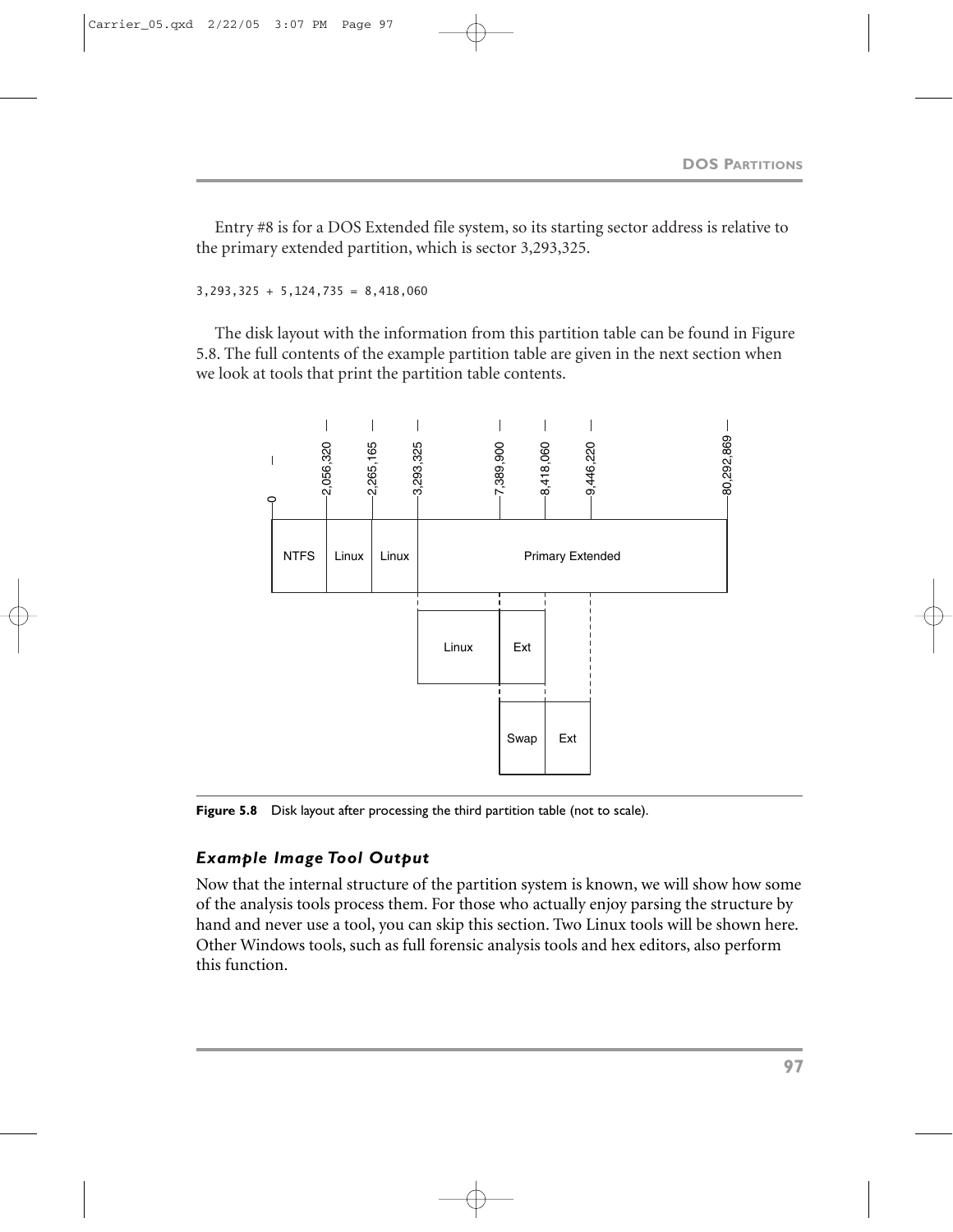The fdisk command comes with Linux and is different from the tool with the same name that comes with Windows. fdisk can be run on a Linux device or a disk image file generated by dd. The -l flag forces it to list the partitions instead of going into interactive mode where the partitions could also be edited. The -u flag forces the output to be in sectors instead of cylinders. The output of the DOS Partitioned disk that we parsed by hand is as follows:

```
# fdisk –lu disk3.dd
Disk disk3.dd: 255 heads, 63 sectors, 0 cylinders
Units = sectors of 1 * 512 bytes
  Device Boot Start End Blocks Id System
disk3.dd1 63 2056319 1028128+ 7 HPFS/NTFS
disk3.dd2 * 2056320 2265164 104422+ 83 Linux
disk3.dd3 2265165 3293324 514080 83 Linux
disk3.dd4 3293325 80292869 38499772+ 5 Extended
disk3.dd5 3293388 7389899 2048256 83 Linux
disk3.dd6 7389963 8418059 514048+ 82 Linux swap
disk3.dd7 8418123 9446219 514048+ 83 Linux
disk3.dd8 9446283 17639369 4096543+ 7 HPFS/NTFS
disk3.dd9 17639433 48371714 15366141 83 Linux
```
We can observe several things from this output. The output lists only the primary extended partition (disk3.dd4). The secondary extended partition in which the Linux swap partition is located is not displayed. This is acceptable for most circumstances because only the primary and secondary file system partitions are needed for an investigation, but it should be noted that you are not seeing all partition table entries.

The mmls tool in The Sleuth Kit provides slightly different information. Sectors that are unused by a partition are marked as such, the location of the partition tables is marked, and the extended partition locations are noted. Using the same disk as we used for the first fdisk example, the following is seen:

```
# mmls –t dos disk3.dd
Units are in 512-byte sectors
    Slot Start End Length Description
00: ----- 0000000000 0000000000 0000000001 Table #0
01: ----- 0000000001 0000000062 0000000062 Unallocated
```

| 02: 00:00 |                                 |            |                     | 0002056257 NTFS (0x07)  |
|-----------|---------------------------------|------------|---------------------|-------------------------|
| 03: 00:01 | 0002056320                      | 0002265164 |                     | 0000208845 Linux (0x83) |
|           | 04: 00:02 0002265165            | 0003293324 |                     | 0001028160 Linux (0x83) |
|           | 05: 00:03 0003293325            | 0080292869 | 0076999545          | DOS Extended (0x05)     |
|           | 06: ----- 0003293325 0003293325 |            | 0000000001 Table #1 |                         |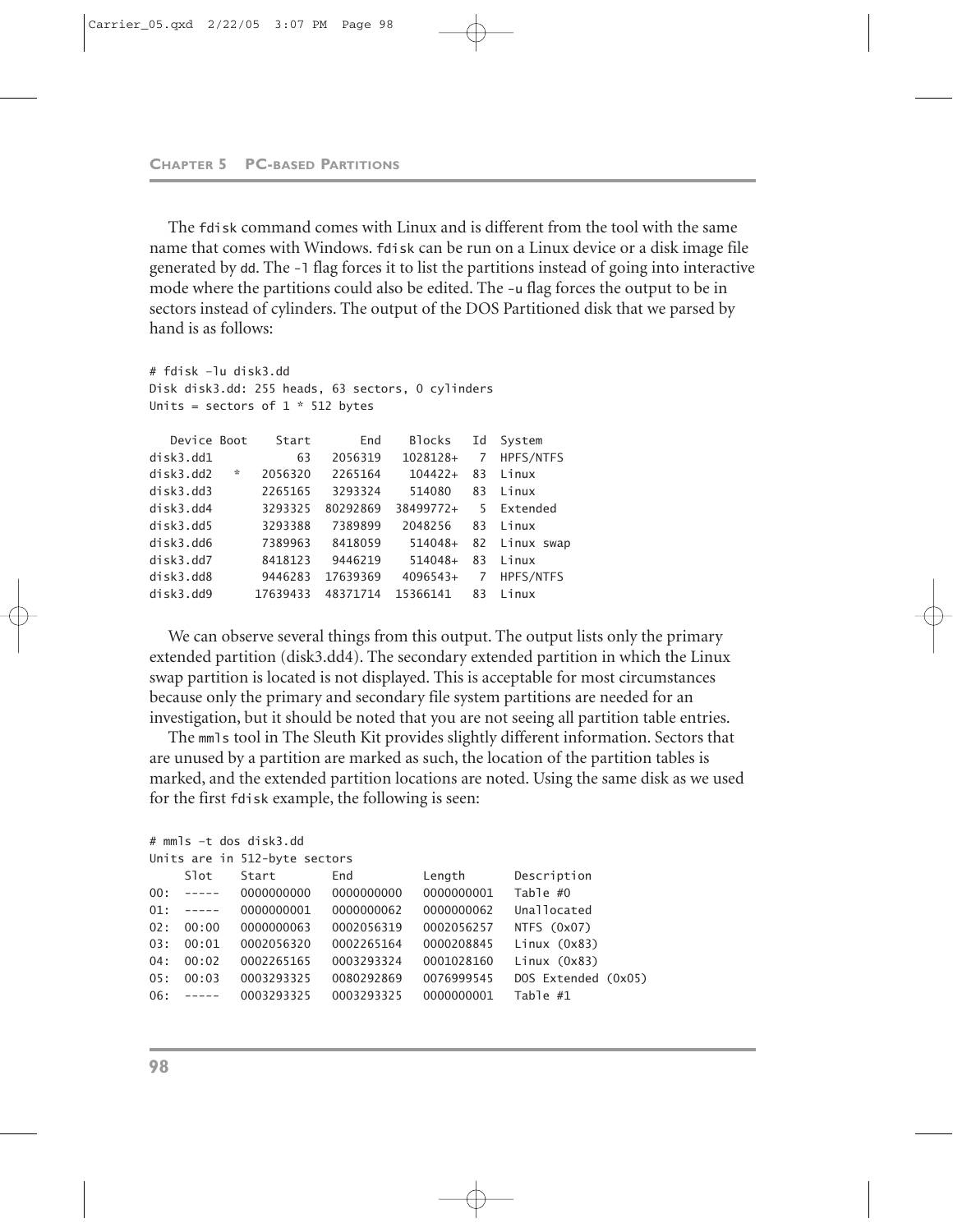07: ----- 0003293326 0003293387 0000000062 Unallocated 08: 01:00 0003293388 0007389899 0004096512 Linux (0x83) 09: 01:01 0007389900 0008418059 0001028160 DOS Extended (0x05) 10: ----- 0007389900 0007389900 0000000001 Table #2 11: ----- 0007389901 0007389962 0000000062 Unallocated 12: 02:00 0007389963 0008418059 0001028097 Linux Swap (0x82) 13: 02:01 0008418060 0009446219 0001028160 DOS Extended (0x05) 14: ----- 0008418060 0008418060 0000000001 Table #3 15: ----- 0008418061 0008418122 0000000062 Unallocated 16: 03:00 0008418123 0009446219 0001028097 Linux (0x83) 17: 03:01 0009446220 0017639369 0008193150 DOS Extended (0x05) 18: ----- 0009446220 0009446220 0000000001 Table #4 19: ----- 0009446221 0009446282 0000000062 Unallocated 20: 04:00 0009446283 0017639369 0008193087 NTFS (0x07) 21: 04:01 0017639370 0048371714 0030732345 DOS Extended (0x05) 22: ----- 0017639370 0017639370 0000000001 Table #5 23: ----- 0017639371 0017639432 0000000062 Unallocated 24: 05:00 0017639433 0048371714 0030732282 Linux (0x83)

The 'Unallocated' entries are for the space in between partitions and for the space between the end of the partition table and the beginning of the first partition. The output of mmls gives both the ending address and the size, so it can be easily used to extract the partitions with dd.

The output of mmls is sorted by the starting sector of the partition, so the first column is only a counter for each entry and has no correlation to the partition table entry. The second column shows what partition table the partition was found in and which entry in the table. The first number shows which table, 0 being the primary table and 1 being the primary extended table, and the second number shows which entry in the table. The sorted output helps to identify sectors that are not partitioned. For example, consider this image:

```
# mmls –t dos disk1.dd
Units are in 512-byte sectors
    Slot Start End Length Description
00: ----- 0000000000 0000000000 0000000001 Table #0
01: ----- 0000000001 0000000062 0000000062 Unallocated
02: 00:00 0000000063 0001028159 0001028097 Win95 FAT32 (0x0B)
03: ----- 0001028160 0002570399 0001542240 Unallocated
04: 00:03 0002570400 0004209029 0001638630 OpenBSD (0xA6)
05: 00:01 0004209030 0006265349 0002056320 NTFS (0x07)
```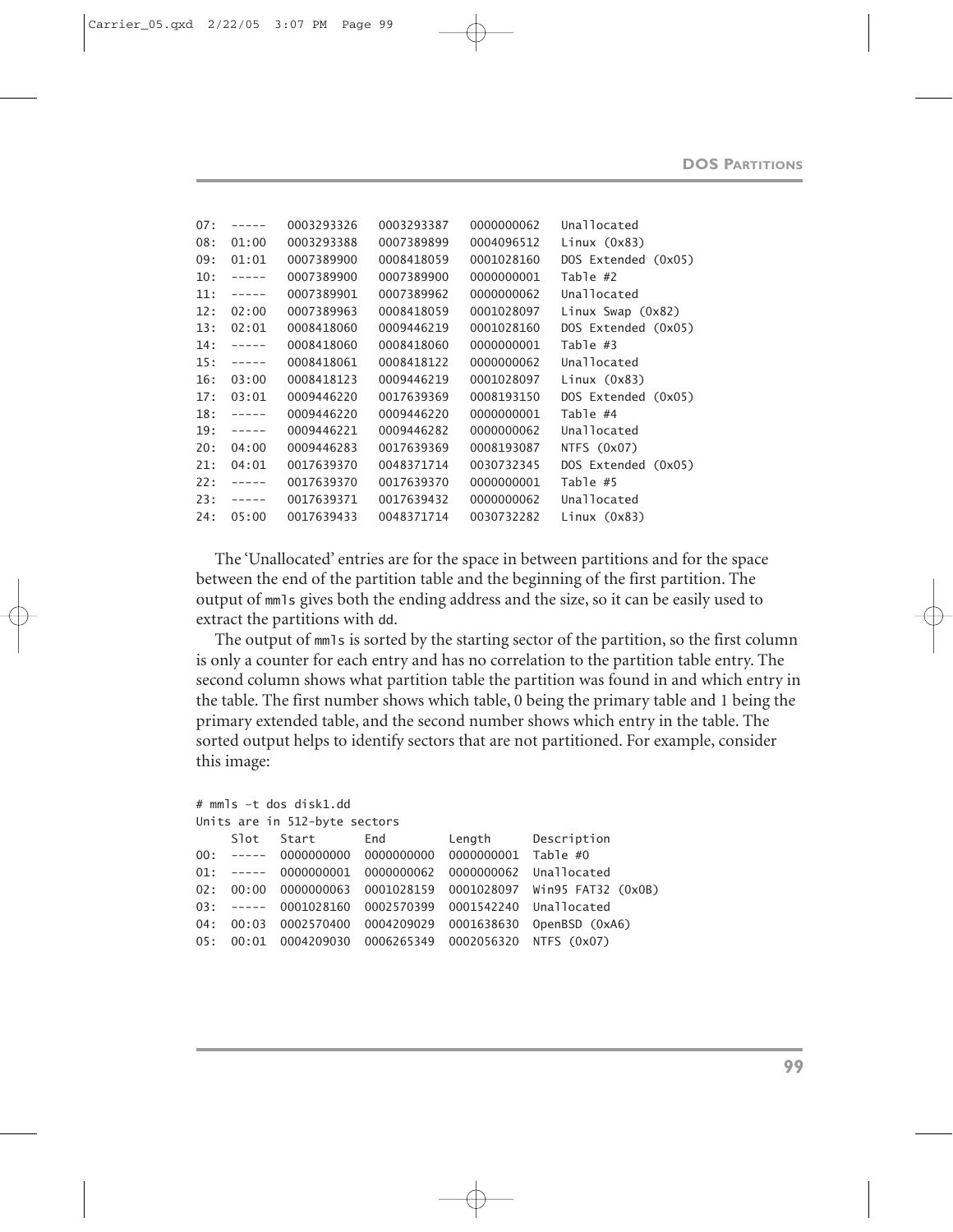In this output, we see that the NTFS partition is in a slot that is before the OpenBSD partition, but the NTFS partition starts after the OpenBSD partition. We can also see that there is no entry '00:02,' and the 1,542,240 sectors in between the FAT and OpenBSD partitions are also marked as unallocated.

# **ANALYSIS CONSIDERATIONS**

This section includes a few characteristics that can be taken into consideration when analyzing a DOS-based disk. The partition table and boot code require only one sector, yet 63 are typically allocated for both the MBR and extended partitions because the partitions start on a cylinder boundary. Therefore, sector 0 of the extended partition or MBR is used for code and the partition table, but sectors 1-62 may not be used. The unused area can be used by additional boot code, but it also may contain data from a previous installation, zeros, or hidden data. Windows XP does not wipe the data in the unused sectors when it partitions a disk.

As most partitions start at sector 63 (which you can use to your advantage if you are desperate to recover the contents of the first partition), the partition table is missing and the tools discussed in Chapter 4, "Volume Analysis," do not work. Try extracting data from sector 63 onward. This method includes other partitions in the image; however, you may be able to identify the actual size of the partition from file system data. The partition can be extracted with dd as follows:

#### # dd if=disk.dd bs=512 skip=63 of=part.dd

In theory, extended partitions should have only two entries: one secondary file system partition and another secondary extended partition. Most partitioning tools follow this theory, but it is possible to create a third entry by hand. Microsoft Windows XP and Red Hat 8.0 showed the "extra" partition when there were more than two in an extended partition, although neither OS would allow you to create such a configuration. Test your analysis tools to ensure that they are showing all of the partitions when this "invalid" configuration exists.

The value in the partition type field of the partition table is not always enforced. Windows uses this field to identify which partitions it should try to mount, but users are given access to all partitions in operating systems, such as Linux. Therefore, a user could put a FAT file system in a partition whose type is for laptop hibernation. They would not be able to mount it in Windows, but would in Linux.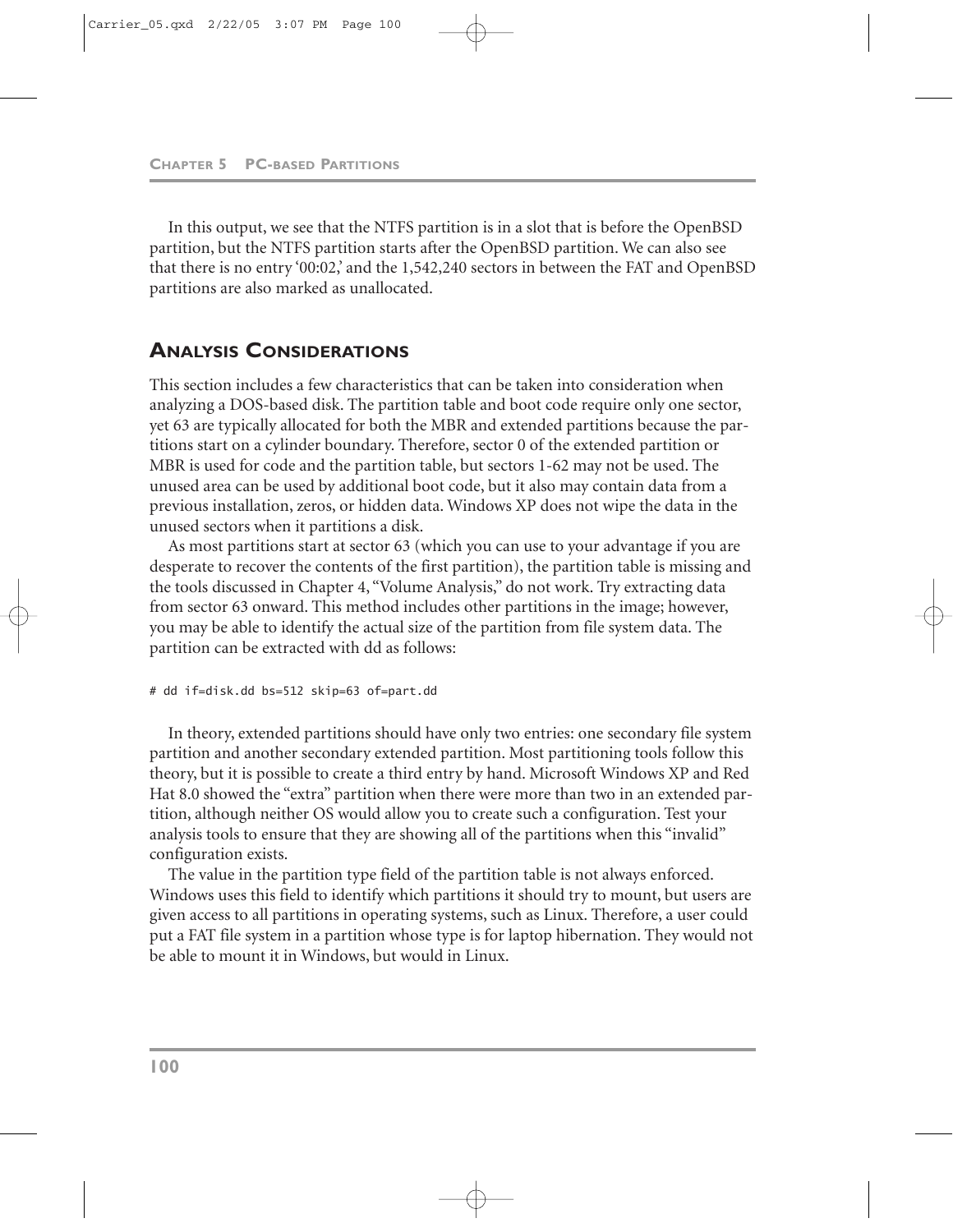Some versions of Windows only create one primary partition in the MBR and then rely on extended partitions for the remaining partitions. In other words, they do not create three primary partitions before creating an extended partition.

When parts of a partition table have become corrupt, it may be necessary to search for the extended partition tables. To find the extended partitions, a search for 0xAA55 in the last two bytes of a sector could be conducted. Note that this signature value exists at the same location in the first sector of a NTFS and FAT file system, and the remainder of the sector must be examined to determine if it is a partition table or a file system boot sector. If a sector is found to be a boot sector of a file system, a partition table may exist 63 sectors prior to it.

## **SUMMARY**

DOS-based partitions are the most common for current computer investigations. Unfortunately, they are also the most complex to understand because they were not originally designed for the size of modern systems. Fortunately, tools exist to easily list the layout of the disk and extract the used and unused space. Many UNIX systems that run on IA32-compatible platforms use DOS partitions in addition to their own partition systems. Therefore, every investigator needs a solid understanding of DOS partitions.

# **APPLE PARTITIONS**

Systems running the Apple Macintosh operating system are not as common as those running Microsoft Windows, but they have been increasing in popularity with the introduction of Mac OS X, a UNIX-based operating system. The partitions that we will describe here can be found in the latest Apple laptops and desktops running OS X, older systems that are running Macintosh 9, and even the portable iPod devices that play MP3 audio. The partition map also can be used in the disk image files that a Macintosh system uses to transmit files. The disk image file is similar to a zip file in Windows or a tar file in Unix. The files in the disk image are stored in a file system, and the file system may be in a partition.

The design of the partition system in an Apple system is a nice balance between the complexity of DOS-based partitions and the limited number of partitions that we will see in the BSD disk labels. The Apple partition can describe any number of partitions, and the data structures are in consecutive sectors of the disk. This section will give an overview of the Apple partitions, the details of the data structures, and discuss how to view the details.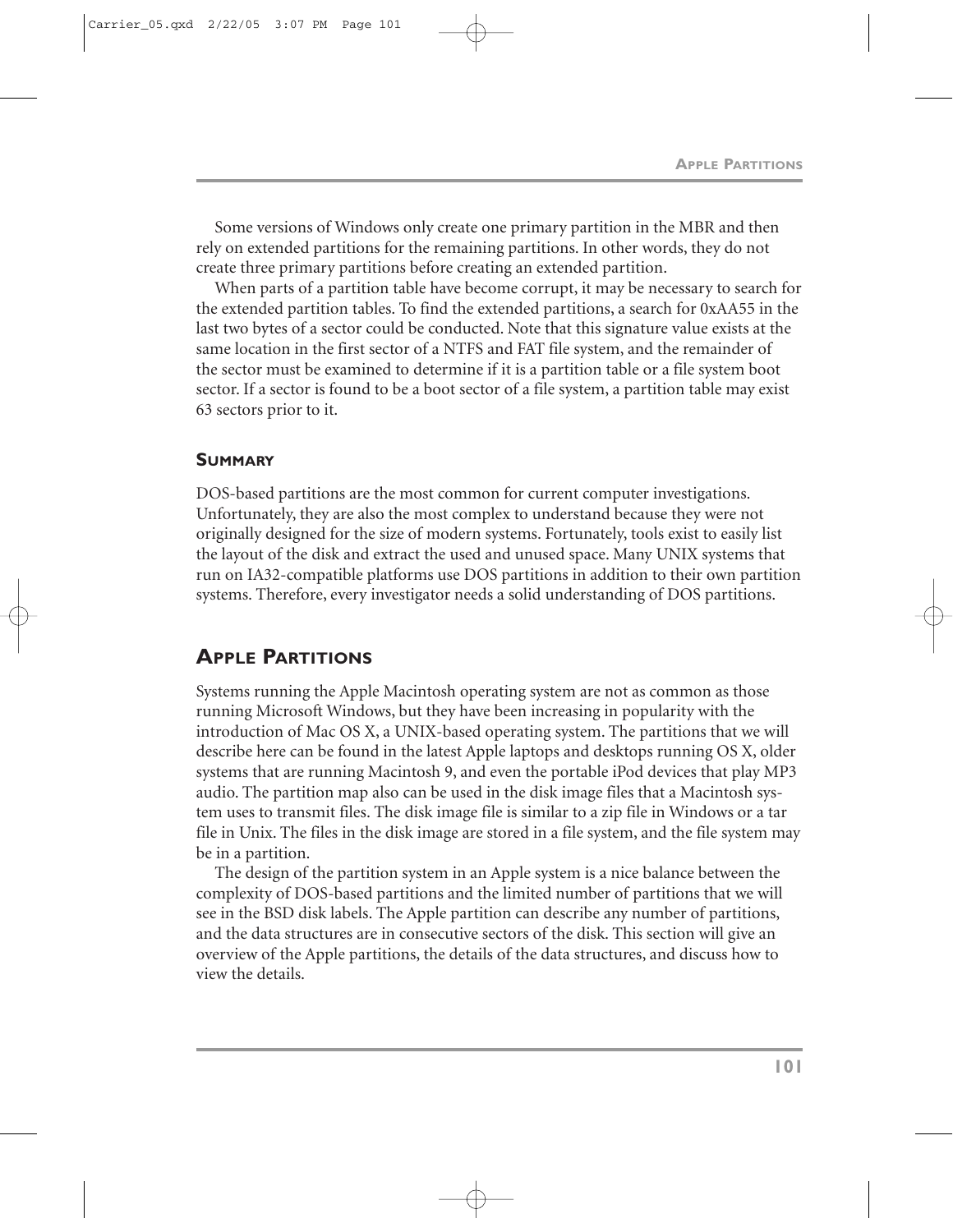# **GENERAL OVERVIEW**

The Apple partitions are described in the partition map structure, which is located at the beginning of the disk. The firmware contains the code that processes this structure, so the map does not contain boot code like we saw in the DOS partition table. Each entry in the partition map describes the starting sector of the partition, the size, the type, and the volume name. The data structure also contains values about data inside of the partition, such as the location of the data area and the location of any boot code.

The first entry in the partition map is typically an entry for itself, and it shows the maximum size that the partition map can be. Apple creates partitions to store hardware drivers, so the main disk for an Apple system has many partitions that contain drivers and other non-file system content. Figure 5.9 shows an example layout of an Apple disk with three file system partitions and the partition for the partition map.



**Figure 5.9** An Apple disk with one partition map partition and three file system partitions.

We will later see that BSD systems have a different partition structure called the disk label. Even though Mac OS X is based on a BSD kernel, it uses an Apple partition map and not a disk label.

## **DATA STRUCTURES**

Now that we have examined the basic concepts of an Apple partition, we can look at the data structures. As with other data structures in this book, they can be skipped if you are not interested. This section also contains the output of some analysis tools using an example disk image.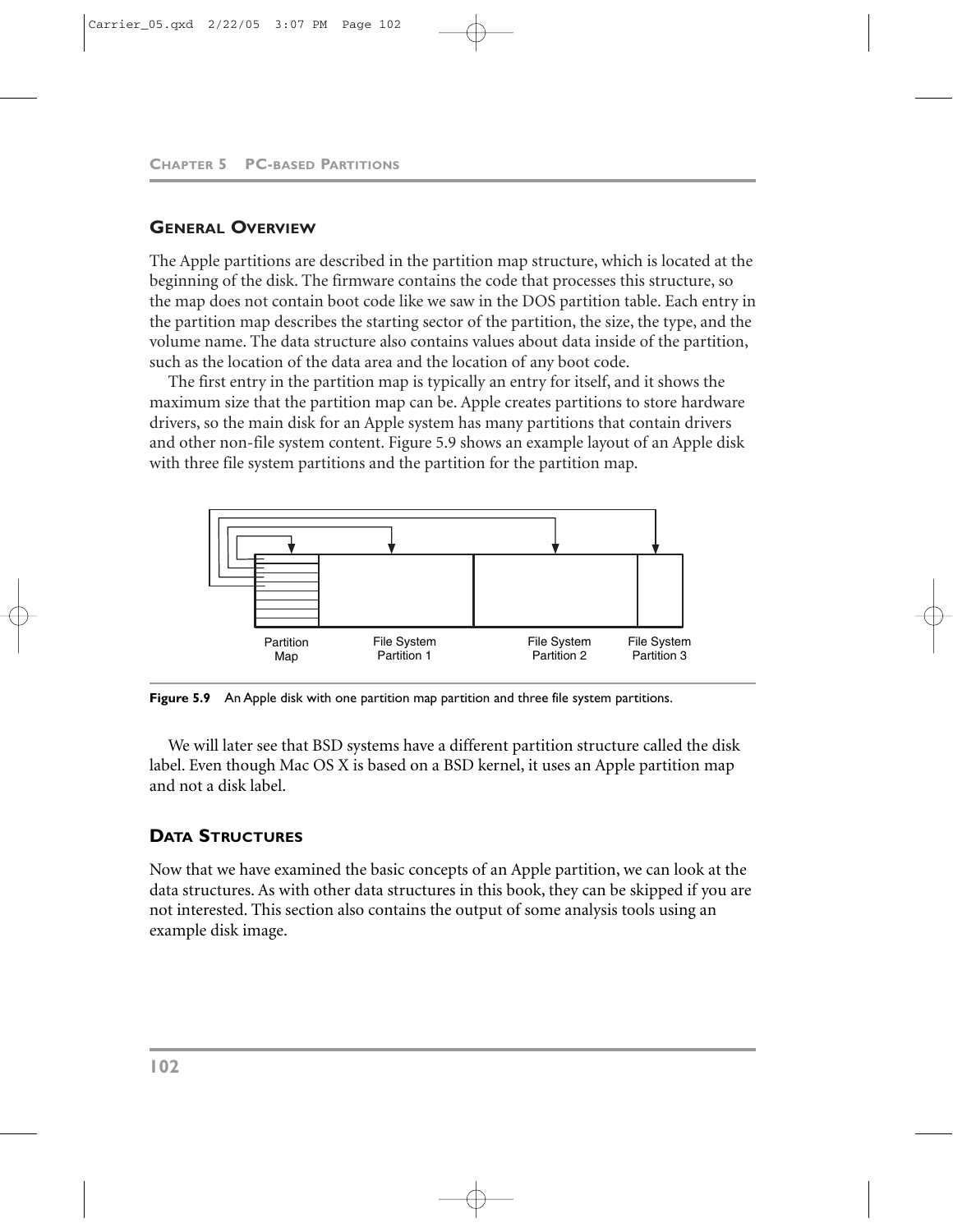# *Partition Map Entry*

The Apple partition map contains several 512-byte data structures, and each partition uses one data structure. The partition map starts in the second sector of the disk and continues until all partitions have been described. The partition data structures are laid out in consecutive sectors, and each map entry has a value for the total number of partitions. The 512-byte data structure is shown in Table 5.7.

| <b>Byte Range</b> | <b>Description</b>                        | <b>Essential</b> |
|-------------------|-------------------------------------------|------------------|
| $0 - 1$           | Signature value (0x504D)                  | No               |
| $2 - 3$           | Reserved                                  | No               |
| $4 - 7$           | Total Number of partitions                | Yes              |
| $8 - 11$          | Starting sector of partition              | Yes              |
| $12 - 15$         | Size of partition in sectors              | Yes              |
| $16 - 47$         | Name of partition in ASCII                | No               |
| $48 - 79$         | Type of partition in ASCII                | No               |
| $80 - 83$         | Starting sector of data area in partition | No               |
| $84 - 87$         | Size of data area in sectors              | No               |
| 88-91             | Status of partition (see table 5-8)       | No               |
| 92–95             | Starting sector of boot code              | No               |
| 96–99             | Size of boot code in sectors              | No               |
| $100 - 103$       | Address of boot loader code               | No               |
| 104-107           | Reserved                                  | No               |
| 108-111           | Boot code entry point                     | N <sub>o</sub>   |
| 112-115           | Reserved                                  | No               |
| 116-119           | Boot code checksum                        | No               |
| 120-135           | Processor type                            | No               |
| 136-511           | Reserved                                  | No               |

**Table 5.7** Data structure for Apple partition entries.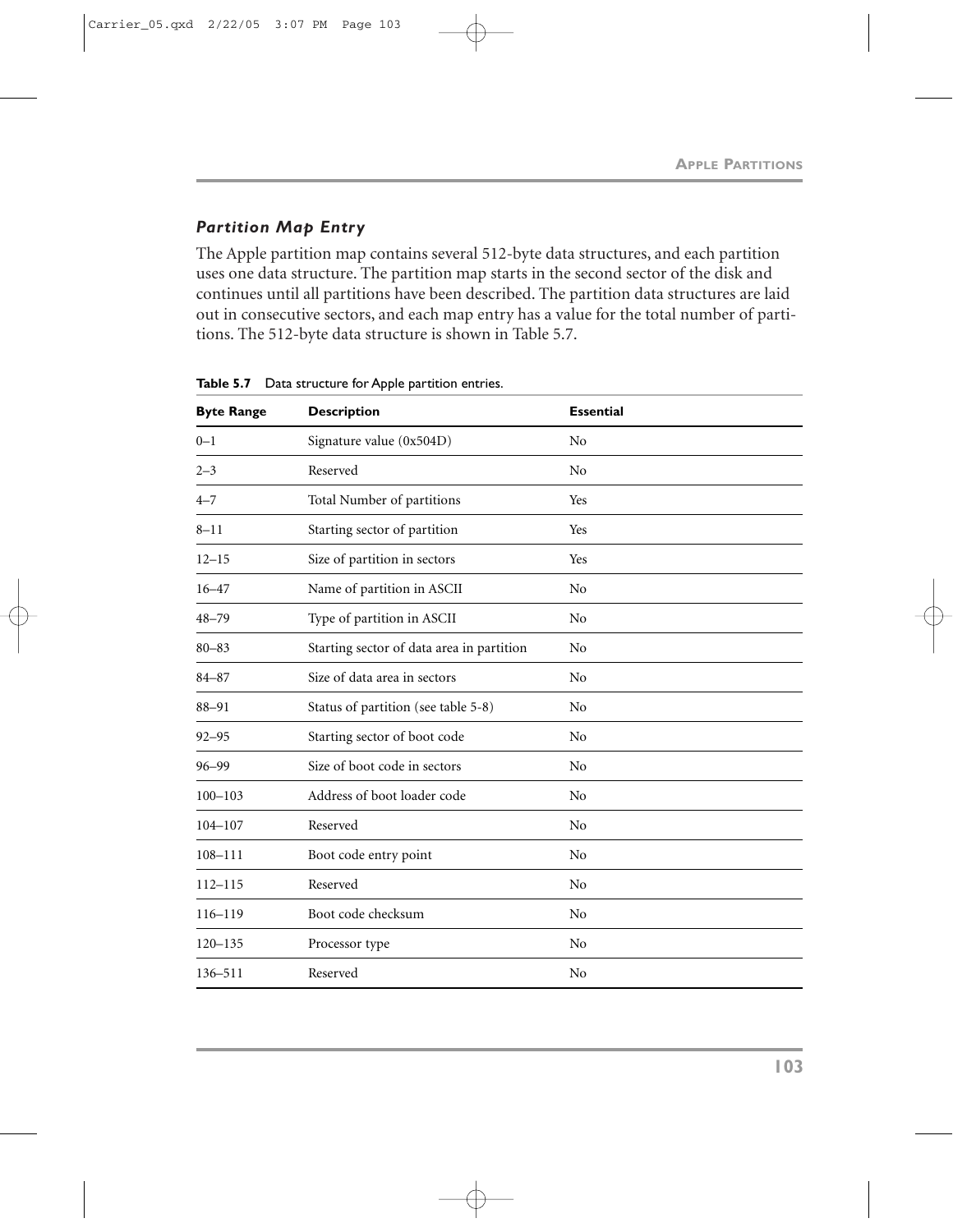The type of partition is given in ASCII and not as an integer as other partition schemes use. The status values for each partition apply to both older A/UX systems and modern Macintosh systems. A/UX is an older operating system from Apple. The status value can have one of the values shown in Table 5.8 [Apple 1999].

| Type       | <b>Description</b>                                          |
|------------|-------------------------------------------------------------|
| 0x00000001 | Entry is valid (A/UX only)                                  |
| 0x00000002 | Entry is allocated (A/UX only)                              |
| 0x00000004 | Entry in use (A/UX only)                                    |
| 0x00000008 | Entry contains boot information (A/UX only)                 |
| 0x00000010 | Partition is readable (A/UX only)                           |
| 0x00000020 | Partition is writable (Macintosh & A/UX)                    |
| 0x00000040 | Boot code is position independent (A/UX only)               |
| 0x00000100 | Partition contains chain-compatible driver (Macintosh only) |
| 0x00000200 | Partition contains a real driver (Macintosh only)           |
| 0x00000400 | Partition contains a chain driver (Macintosh only)          |
| 0x40000000 | Automatically mount at startup (Macintosh only)             |
| 0x80000000 | The startup partition (Macintosh only)                      |

**Table 5.8** Status value for Apple partitions.

The data area fields are used for file systems that have a data area that does not start at the beginning of the disk. The boot code fields are used to locate the boot code when the system is starting.

To identify the partitions in an Apple disk, a tool (or person) reads the data structure from the second sector. It is processed to learn the total number of partitions, and then the other partition information from it is collected. The first entry is usually the entry for the partition map itself. The next sector is then read, and the process continues until all partitions have been read. Here are the contents of the first entry in the partition map:

# dd if=mac-disk.dd bs=512 skip=1 | xxd 0000000: **504d** 0000 **0000 000a 0000 0001 0000 003f** PM.............? 0000016: **4170 706c 65**00 0000 0000 0000 0000 0000 Apple...........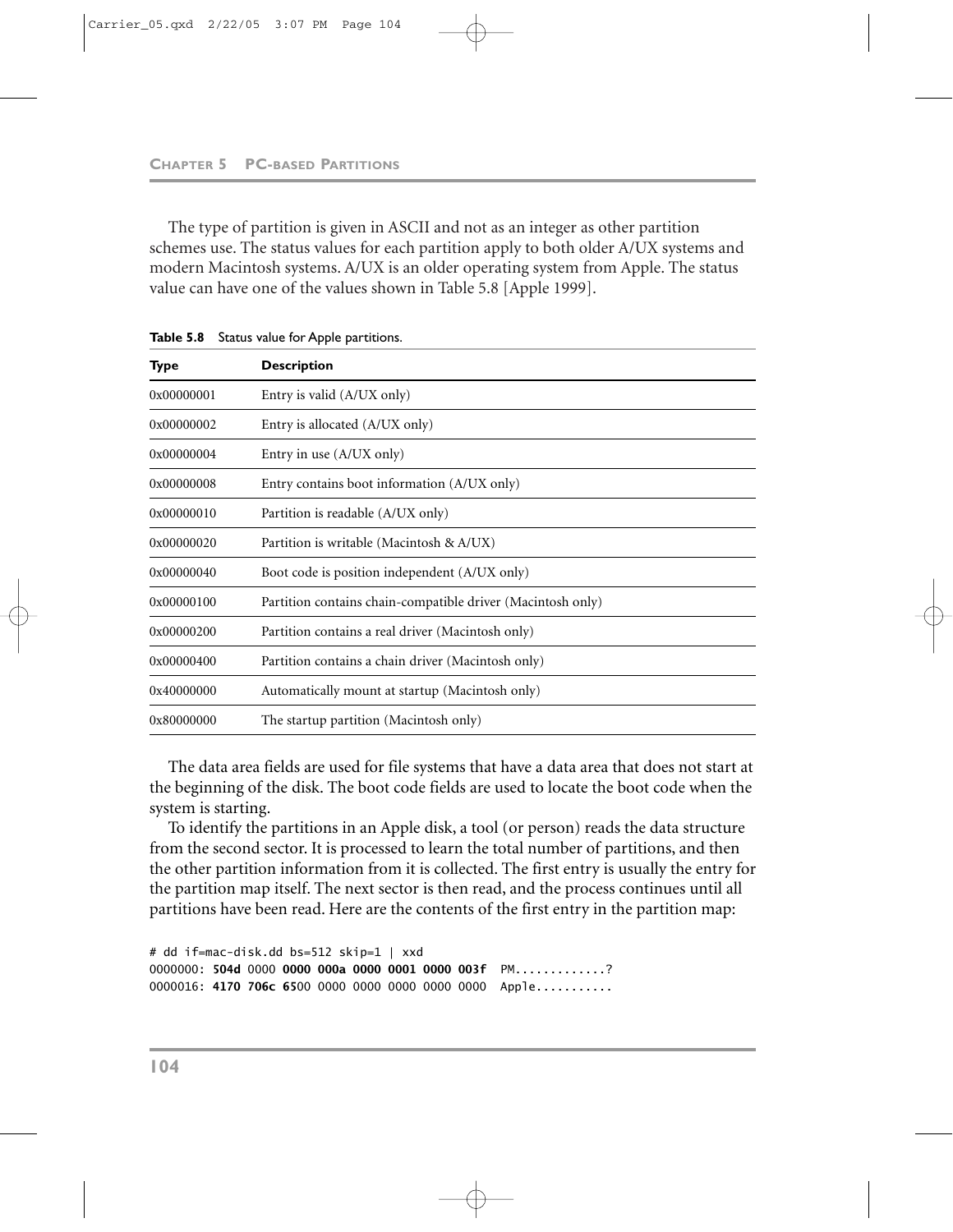0000032: 0000 0000 0000 0000 0000 0000 0000 0000 ................ 0000048: **4170 706c 655f 7061 7274 6974 696f 6e5f** Apple\_partition\_ 0000064: 6d61 7000 0000 0000 0000 0000 0000 0000 map............ 0000080: 0000 0000 0000 003f **0000 0000** 0000 0000 ......?........ 0000096: 0000 0000 0000 0000 0000 0000 0000 0000 ................ [REMOVED]

Apple computers use Motorola PowerPC processors and, therefore, store data in bigendian ordering. As a result, we will not need to reverse the order of numbers like we did with DOS partitions. We see the signature value of 0x504d in bytes 0 to 1 and the number of partitions in bytes 4 to 7, which is 10 (0x0000000a). Bytes 8 to 11 show us that the first sector of the disk is the starting sector for this partition and that its size is 63 sectors (0x3f). The name of the partition is "Apple," and the type of partition is "Apple\_ partition\_map." Bytes 88 to 91 show that no flags for this partition are set. Other entries in the partition map that are not for the partition map itself have status values set.

# *Example Image Tool Output*

You can view an Apple partition map with mmls in The Sleuth Kit. The fdisk command in Linux will not show the contents of a partition map. Here are the results from running mmls on a 20GB iBook laptop:

```
# mmls -t mac mac-disk.dd 
MAC Partition Map
Units are in 512-byte sectors
```

|     | Slot      | Start      | End        | Length     | Description         |
|-----|-----------|------------|------------|------------|---------------------|
| 00: | $---$     | 0000000000 | 0000000000 | 0000000001 | Unallocated         |
| 01: | $00 \,$   | 0000000001 | 0000000063 | 0000000063 | Apple partition map |
| 02: | ----      | 0000000001 | 0000000010 | 0000000010 | Table               |
| 03: | $- - - -$ | 0000000011 | 0000000063 | 0000000053 | Unallocated         |
| 04: | 01        | 0000000064 | 0000000117 | 0000000054 | Apple Driver43      |
| 05: | 02        | 0000000118 | 0000000191 | 0000000074 | Apple Driver43      |
| 06: | 03        | 0000000192 | 0000000245 | 0000000054 | Apple Driver ATA    |
| 07: | 04        | 0000000246 | 0000000319 | 0000000074 | Apple Driver ATA    |
| 08: | 05        | 0000000320 | 0000000519 | 0000000200 | Apple_FWDriver      |
| 09: | 06        | 0000000520 | 0000001031 | 0000000512 | Apple Driver IOKit  |
| 10: | 07        | 0000001032 | 0000001543 | 0000000512 | Apple Patches       |
| 11: | 08        | 0000001544 | 0039070059 | 0039068516 | Apple HFS           |
| 12: | 09        | 0039070060 | 0039070079 | 0000000020 | Apple Free          |

In this output, the entries are sorted by starting sector, and the second column shows in which entry in the partition map the partition was described. In this case, the entries

**105**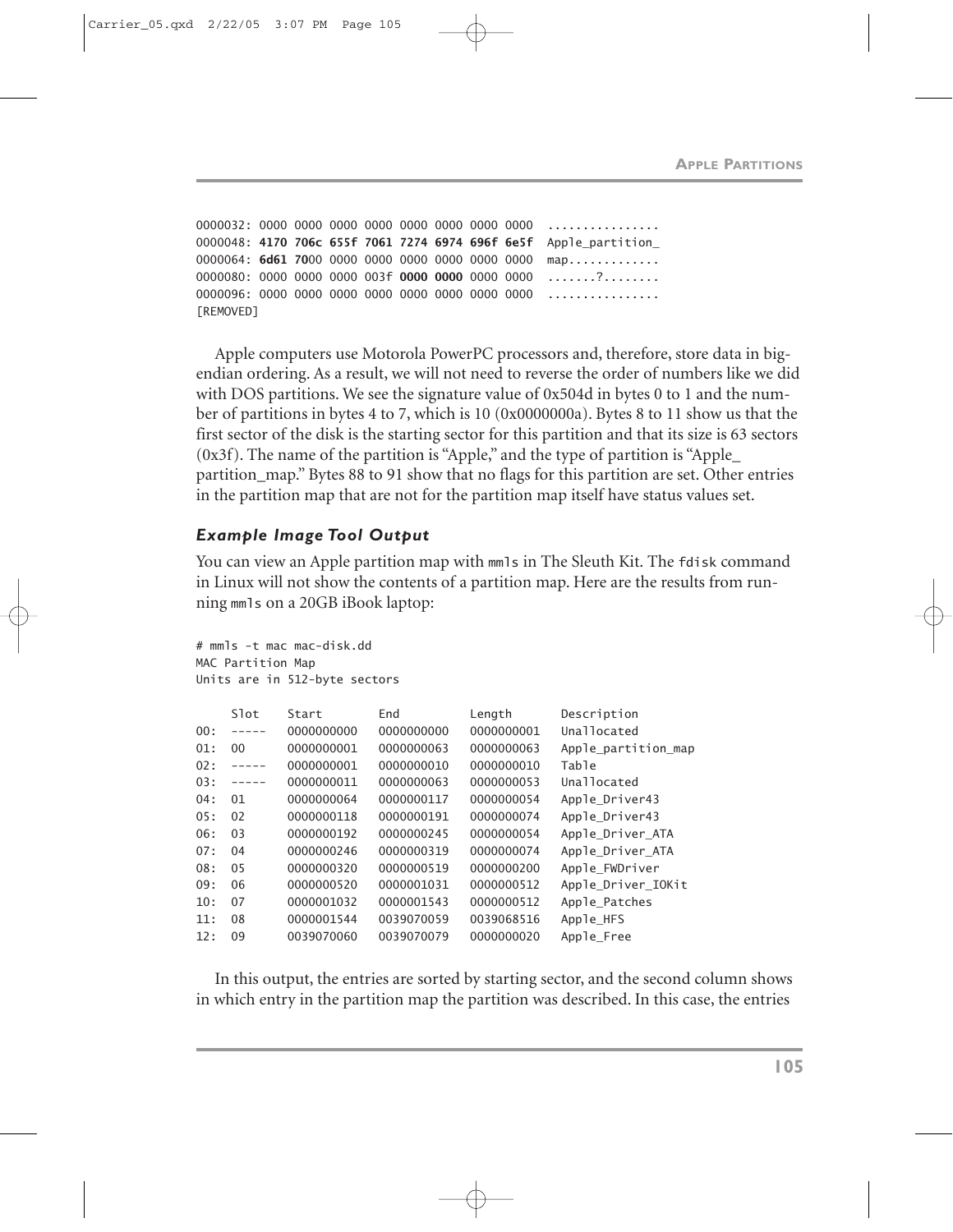were already in sorted order. We can see in entry 12 that Apple reports the sectors that are not currently allocated. Entries 0, 2, and 3 were added by mmls to show what space the partition map is using and which sectors are free. The drivers listed here are used by the system when it is booting.

An alternative tool that can be used on a raw disk image is the pdisk tool with the -dump flag on OS X:

#### # pdisk mac-disk.dd -dump

|     | mac-disk.dd map block size=512                |                 |              |         |
|-----|-----------------------------------------------|-----------------|--------------|---------|
| #:  | type name                                     | length          | base         | (size)  |
| 1:  | Apple partition map Apple                     | 63 @ 1          |              |         |
| 2:  | Apple Driver43*Macintosh                      | 54 @ 64         |              |         |
| 3:  | Apple Driver43*Macintosh                      | 74 @ 118        |              |         |
| 4:  | Apple Driver ATA*Macintosh                    | 54 @ 192        |              |         |
| 5:  | Apple Driver ATA*Macintosh                    | 74 @ 246        |              |         |
| 6:  | Apple FWDriver Macintosh                      | 200 @ 320       |              |         |
| 7:  | Apple Driver IOKit Macintosh                  | 512 @ 520       |              |         |
| 8:  | Apple Patches Patch Partition                 | 512 @ 1032      |              |         |
| 9:  | Apple HFS untitled                            | 39068516 @ 1544 |              | (18.6G) |
| 10: | Apple Free                                    |                 | 0+0 39070060 |         |
|     |                                               |                 |              |         |
|     | Doutes black sins 512. Number of Blacks 10052 |                 |              |         |

Device block size=512, Number of Blocks=10053 DeviceType=0x0, DeviceId=0x0 Drivers-1: @ 64 for 23, type=0x1 2: @ 118 for 36, type=0xffff 3: @ 192 for 21, type=0x701

4: @ 246 for 34, type=0xf8ff

As was mentioned in the Introduction, Apple disk image files (which are different from forensic disk image files) also can contain a partition map. A disk image file is an archive file that can save several individual files. It is similar to a zip file in Windows or a tar file in Unix. The disk image file can contain a single partition with a file system, or it can contain only a file system and no partitions. The layout of a test disk image file (files with an extension of .dmg) has the following layout:

```
# mmls -t mac test.dmg 
MAC Partition Map
Units are in 512-byte sectors
    Slot Start End Length Description
00: ----- 0000000000 0000000000 0000000001 Unallocated
```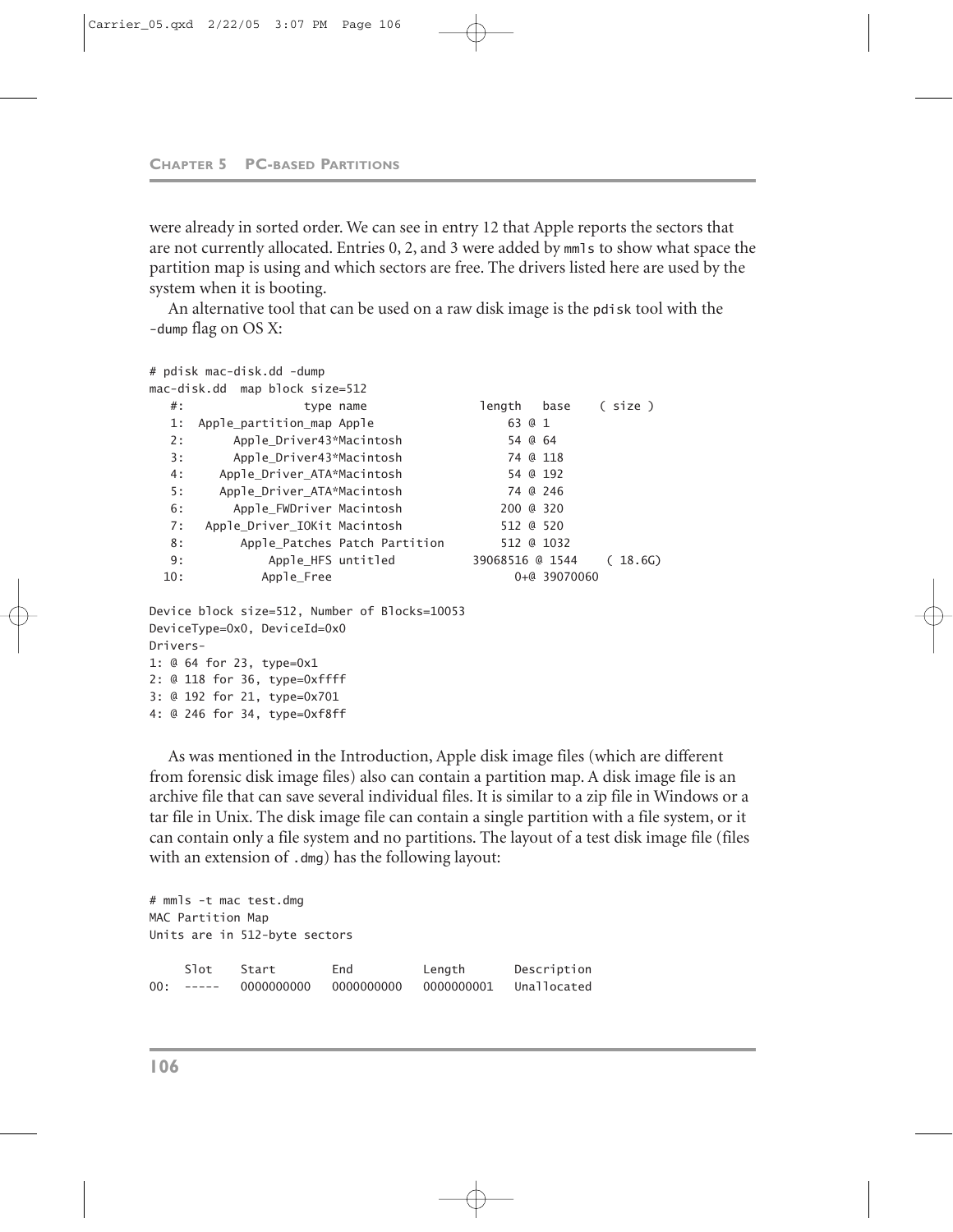01: 00 0000000001 0000000063 0000000063 Apple\_partition\_map 02: ----- 0000000001 0000000003 0000000003 Table 03: ----- 0000000004 0000000063 0000000060 Unallocated 04: 01 0000000064 0000020467 0000020404 Apple\_HFS 05: 02 0000020468 0000020479 0000000012 Apple\_Free

# **ANALYSIS CONSIDERATIONS**

The only unique characteristic of Apple partitions is that there are several unused fields in the data structure that could be used to hide small amounts of data. Also data could be hidden in the sectors between the last partition data structure and the end of the space allocated to the partition map. As with any partitioning scheme, anything could be in the partitions that have an official looking name or that claim to have a given type.

#### **SUMMARY**

The Apple partition map is a fairly simple structure and is easy to understand. The data structures are all located in one place, and the maximum number of partitions is based on how the disk was originally partitioned. The mmls tool allows us to easily identify where the partitions are located if we are using a non-Apple system, and the pdisk tool can be used on an OS X system.

# **REMOVABLE MEDIA**

Most removable media also have partitions, but they use the same structures that hard disks use. The exception to this rule are floppy disks that are formatted for FAT12 in a Windows or UNIX system. They do not have partition tables, and each entire disk is treated like a single partition. If you image a floppy disk, you can directly analyze the image as a file system. Some of the small USB storage tokens (sometimes called 'thumb drives') do not have partitions and contain one file system, but some of them do have partitions.

Larger removable media, such as Iomega ZIP disks, do have partition tables. The partition table on a ZIP disk will depend on whether it has been formatted for a Mac or a PC. A PC-formatted disk will have a DOS-based partition table and by default will only have one partition in the fourth slot.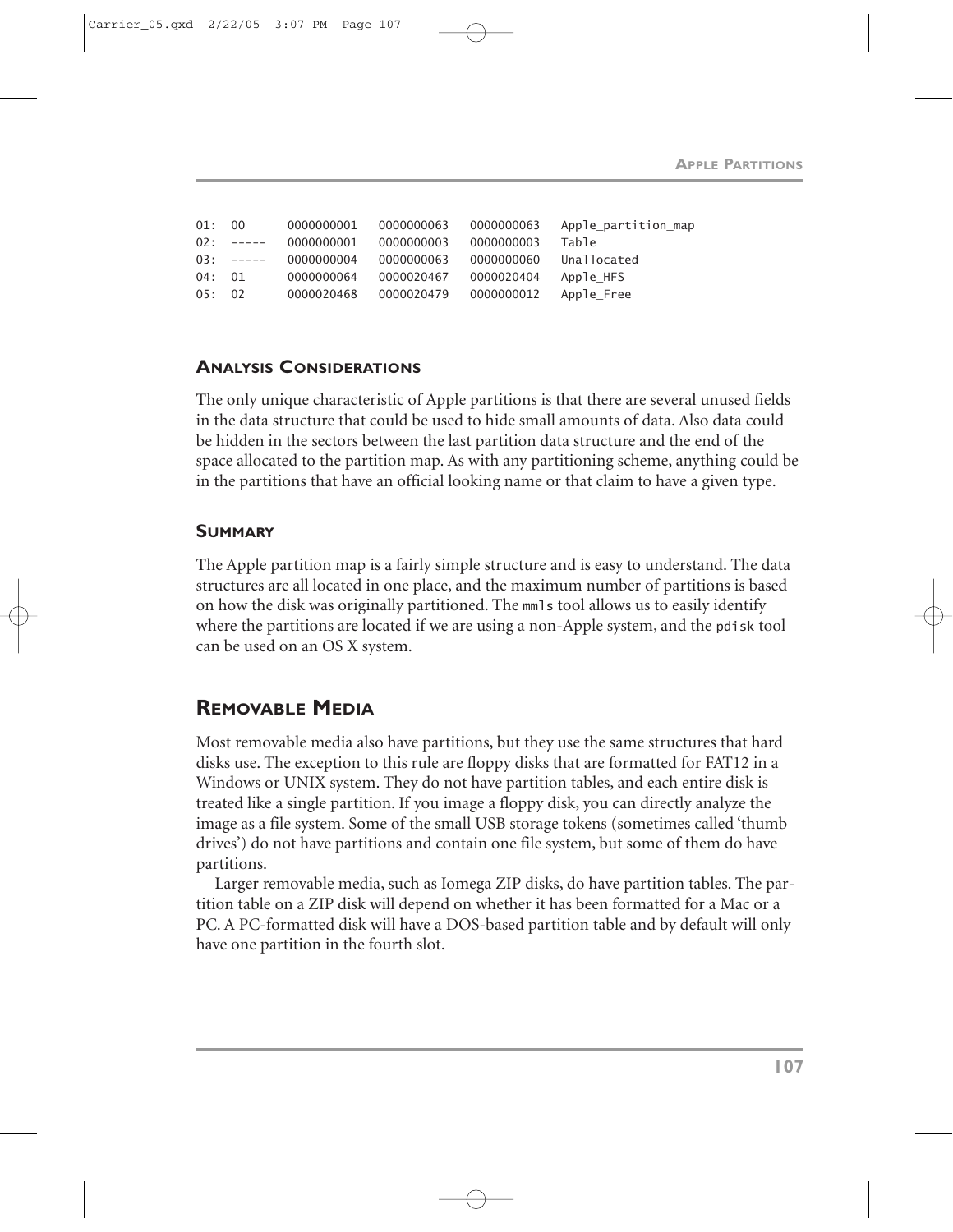Flash cards, which are commonly used in digital cameras, also typically have a partition table. Many flash cards have a FAT file system and can be analyzed using normal investigation tools. Here is DOS-based partition table from a 128MB flash card:

|      |                               | # mmls -t dos camera.dd |            |            |                             |  |
|------|-------------------------------|-------------------------|------------|------------|-----------------------------|--|
|      | DOS Partition Table           |                         |            |            |                             |  |
|      | Units are in 512-byte sectors |                         |            |            |                             |  |
|      | Slot                          | Start                   | End        | Length     | Description                 |  |
|      | $00:$ -----                   | 0000000000              | 0000000000 | 0000000001 | Primary Table (#0)          |  |
|      | $01:$ -----                   | 0000000001              | 0000000031 | 0000000031 | Unallocated                 |  |
| 02 : | 00:00                         | 0000000032              | 0000251647 |            | 0000251616 DOS FAT16 (0x06) |  |

Putting flash cards in a USB or Firewire reader and using dd in Linux can easily image them.

CD-ROMs are more complex because there exist many possible variations. Most CDs use the ISO 9660 format so that multiple operating systems can read the contents of the CD. The ISO 9660 naming requirements are strict, and there are extensions to ISO 9660, such as Joliet and Rock Ridge, which are more flexible. CDs are complex to describe because one CD may have data in a basic ISO 9660 format and in a Joliet format. If a CD is also an Apple hybrid disc, the data could also be in an Apple HFS+ format. The actual content of the files is only saved once, but the data are pointed to by several locations.

Recordable CDs, or CD-Rs, have a notion of a session. A CD-R can have one or more sessions on it, and the purpose of the sessions is that you can continue to add data to CD-R more than once. A new session is made each time data are burned to the CD-R. Depending on the operating system in which the CD is used, each session may show up as though it was a partition. For example, I used an Apple OS X application to create a CD with three sessions. When the CD was used in an OS X system, all three of the sessions were mounted as file systems. When the CD was used in a Linux system, the last session was the default session to be mounted, but the other two could be mounted by specifying them in the mount command. The readcd tool (http://freshmeat.net/ projects/cdrecord/) can be used to determine the number of sessions on a CD. When the CD was used in a Microsoft Windows XP system, the system said it was invalid, although Smart Project's ISO Buster program (http://www.isobuster.com) in Windows could see all three sessions. Different results may occur if the multiple session CD was created from within Windows. It is important with CD-Rs to use a specialized CD analysis tool to view the contents of all sessions and not rely on the default behavior of your analysis platform.

Some CDs also contain the partition systems of the native operating system. For example, a hybrid CD is one that is in an ISO format and an Apple format. Inside the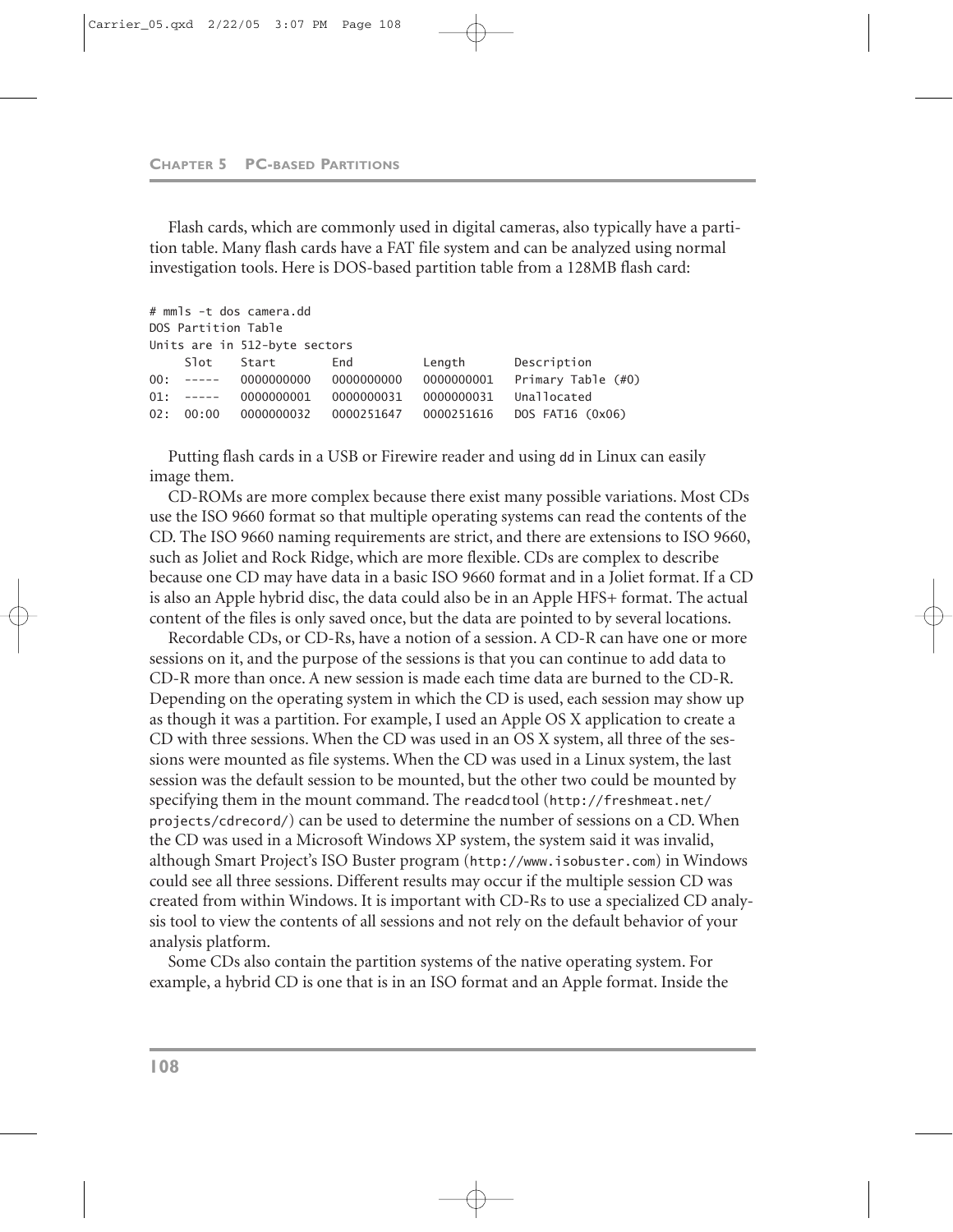session are an Apple partition map and HFS+ file system. Standard Apple investigation techniques can be applied to these disks. For example, here is the result of running mmls on hybrid disk:

```
# mmls -t mac cd-slice.dd
MAC Partition Map
Units are in 512-byte sectors
```

| Apple partition map |
|---------------------|
|                     |
|                     |
|                     |
|                     |

Many bootable CDs also have a native partition system. Sparc Solaris bootable CDs have a Volume Table of Contents structure in the ISO volume, and Intel bootable CDs can have a DOS-based partition table at the beginning of the CD. These structures are used after the operating system has been booted from the CD and the code required to boot the system is in the ISO format.

# **BIBLIOGRAPHY**

Agile Risk Management. "Linux Forensics—Week 1 (Multiple Session CDRs)." March 19, 2004. http://www.agilerm.net/linux1.html.

Apple. "File Manager Reference." March 1, 2004. http://developer.apple.com/ documentation/Carbon/Reference/File\_Manager/index.html.

Apple. "Inside Macintosh: Devices." July 3, 1996. http://developer.apple.com/ documentation/mac/Devices/Devices-2.html.

Brouwer, Andries. "Minimal Partition Table Specification." September 16, 1999. http://www.win.tue.nl/~aeb/partitions/partition\_tables.html.

Brouwer, Andries. "Partition Types." December 12, 2004. http://www.win.tue.nl/ ~aeb/partitions/partition\_types.html.

Carrier, Brian. "Extended Partition Test." *Digital Forensic Tool Testing Images*, July 2003. http://dftt.sourceforge.net/test1/index.html.